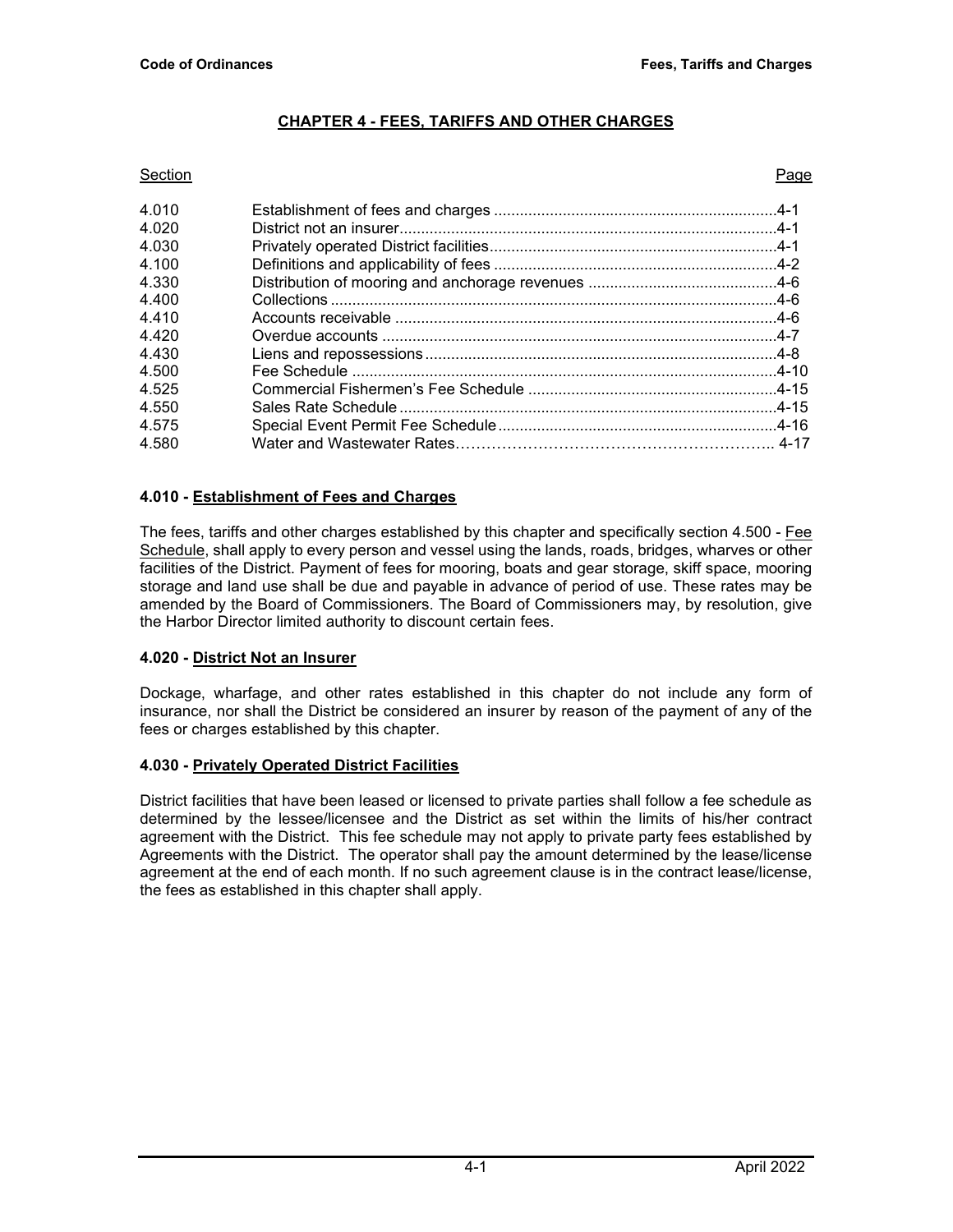### **4.100 - Definitions and Applicability of Fees**

This section defines the terms and phrases as they are used for applying fees as set by Section 4.500 of this chapter.

Annual rate savings option. Persons paying their mooring or storage fees in full a year (July 1 to June 30) in advance shall receive a discount as specified in section 4.410(C) and section 4.500 of this code.

Anchorage. Vessels anchoring within the harbor for any 24-hour period or portion thereof shall pay fees pursuant to Section 4.500(E), plus an additional 50 percent of the amount shown for any vessel with a beam equal to or greater than its overall length.

Charter boat services. Operators of any vessel used for fishing, sportfishing, or charter excursions for hire at, to or from the District lands or water must pay applicable fees per sections 4.410(C) and 4.500(K).

Coastal Dependent. (definition used only for the management of special event permits and license to use District property) Any use which requires a site on, or adjacent to, the sea to be able to function at all including aquaculture, mariculture, recreational boating and fishing; rental, sale or instruction of use of sea water equipment (e.g. kayaks, boogie boards, wet suits, paddle boards); and rental or sale of beach equipment (e.g. beach umbrella, beach chair, beach blanket). Coastal Dependent Use excludes certain uses, including but not limited to weddings, catered events, sale of food, or sale or rental of non-coastal dependent goods, physical fitness classes on the beach, individual gatherings, or church services.

Cost Recovery. The District shall recover from any business and/or individual, any costs associated from the removal and disposal of any situation, or material deemed by Harbor Management to be a threat to public sanitation, health or safety. The District shall have the right to recover all costs associated with the removal of the threat including, but not limited to the published costs for District labor and equipment and the reasonable cost of contract labor and equipment. Except in cases of immediate threat, the District shall make a reasonable attempt to provide notice in writing and appropriate time for the individual or business to take corrective action, prior to recovering costs under provisions of this section. In cases of immediate threat the District shall have the right to take reasonable action to correct the threat to public and recover all costs.

Cost Recovery - Administrative. The District shall recover from any business and/or individual, any administrative costs associated with staff time and production of materials as requested by said business and/or individual, including, but not limited to, Avila Parking Lot passes, cancellation of an approved Special Event or Coastal Gateway Room Rental, or other administrative tasks as determined by the District.

Dockage. Dockage shall be charged per section 4.500(B) when a vessel comes to rest in the District and shall continue until the vessel vacates the place where it was berthed, made fast, or moored. No exceptions shall be made for weekends, holidays or weather conditions.

Dockage of repair equipment. Cranes, compressors, sandblasters, welders, painting equipment, generators, steam jennies, or other industrial equipment which are used on the dock for service of vessels shall be assessed a dockage rate (section 4.500(B)) for each day such vessel rests at or near a wharf.

Environmental review. Fees for environmental review pursuant to Chapter 10 of this Code (Environmental Review Procedures) and the California Environmental Quality Act are collected in addition to the fees for land use permits established by section 4.500(I).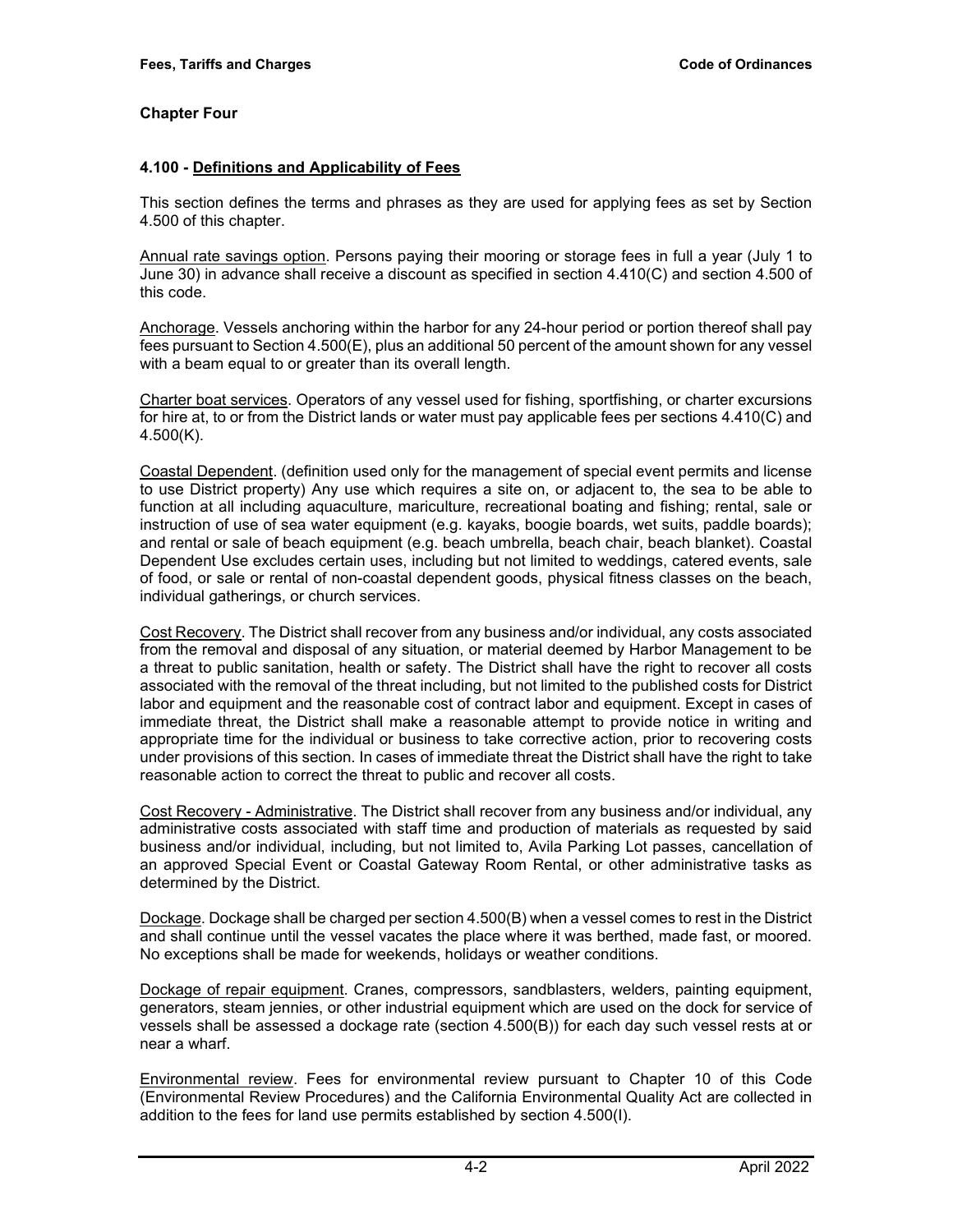Film Permit. A Film Permit is required for any commercial still or motion picture filming on District lands, a fee is established in Section 4.500(I). The Permit may be issued by staff or brought to the Harbor Commission at a Board meeting for a Public Hearing depending on the nature of the filming operation or use of District lands requested.

Independent Commercial Fish Buyer. As outlined in Resolution 98-05, an independent commercial fish buyer is a person or entity that does not have a District lease/license and engages in purchasing ocean products (fish, crustaceans, etc.) from commercial fishermen on Port property. Independent Commercial fish buyers must apply for a Commercial fish buyer's license annually (calendar year) and pay all appropriate fees pursuant to Section 4.500 and abide by all provisions of said license.

License to Use District Property. Written agreement giving an individual, business, or organization the right to use District Property for a temporary period of time. A license holder does not have the exclusive right to occupy a specific location.

Mooring. There shall be a fee paid per section 4.500(C) for mooring within each mooring area shown on the District Water Use Plan (see Chapter 16).

Mooring Construction. A charge will be estimated based on the cost of labor and materials for constructing and assembling a mooring. These estimates, section 4.500(C), are corrected as needed on first bill.

Period. For purposes of assessing charges, a period shall be used to mean a complete period or any fraction thereof. As utilized in section 4.500, period shall refer to any one of the following:

Day. A day shall be used to mean any twenty four (24) hour period of time or portion thereof, commencing when the service is first conducted.

Hour. An hour is a sixty minute period of time billed in fifteen (15) minute increments unless a minimum has been specified in section 4.500.

Month. A month shall mean any calendar month. For the purposes of calculating prorated daily charges, a month shall be thirty (30) days; a prorated day is the charge divided by thirty.

Quarter. A quarter is a period encompassing three (3) full months, concluding on the last day of either September, December, March, or June.

Year. A year, for purposes of this chapter, is intended to be from July 1 thru June 30.

Calendar Year. A calendar year, for purposes of this chapter, is intended to be from January 1 thru December 31.

Permit. "Permit" refers to any one of the following:

Boat Storage permit. A permit issued for the storage of trailer boats within the District's Boat Storage facility.

Camping permit. A special activity permit is required to camp overnight on District's lands;

Construction permit. Fees for construction permits, including but not limited to building, plumbing, electrical, mechanical, and grading permits, and fees for plan review and inspection, shall be charged by the District as set forth in this Code;

Fire permit. A permit is required to weld or have any open flame on any District Pier;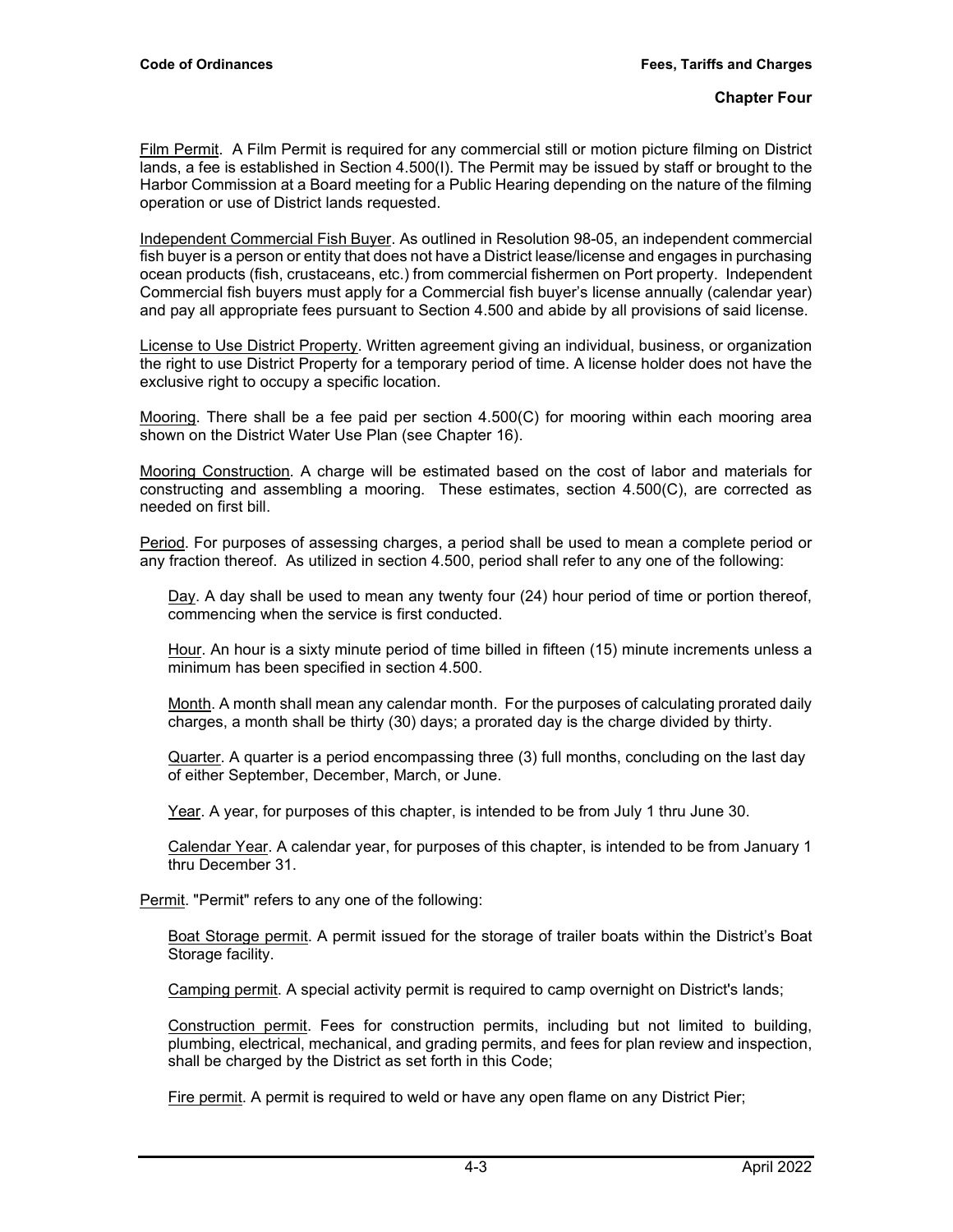Gear Storage permit. A permit issued to Commercial Fishermen for the storage of fishing related gear and equipment within the District's Gear Storage facility.

Land Use permit. Fees shall be charged for the processing of applications for land use permits. These fees, per section 4.500(I), are intended to recover the actual costs of processing including staff time, materials and overhead incurred by the District, and are charged in addition to any environmental review fees;

Mooring permit. A mooring permit is required, per section 16.200, to use District moorings (excluding transient and emergency moorings);

Parking permit. A Special Activity Permit required to be displayed to park in a posted area.

Skiff Storage permit. A permit issued to current mooring patrons for the storage of patron's skiff in a skiff rack space or water skiff mooring ladder space.

Special Event permit. Type of Land Use Permit required for fifty or more people; or support of any commercial enterprise (including catering services); or requires District staff support beyond 'normal' facilities maintenance or public safety operations; or Organization will be advertising a public event to be held on District property. Following are definitions for certain types of events.

Coastal Dependent Public Charitable Event- Events that are directly associated with fundraising for the entity which is established as a not-for profit corporation and which has been granted Federal tax-exempt status and is coastal dependent.

Catered or Commercially Supported Private Event- Events that are catered or enlist the services of a commercial business and restrict the general public's access to a site, by either physical barriers or by personnel or otherwise restrict the general public.

Multi-Session Class/Activity- A class or activity organized by an individual, non-profit organization, social group, or for-profit business which occur over two or more days during a two month period. Includes commercial activities that do not require any set-up or use of commercially owned equipment (e.g. fitness class with no equipment, bring your own dive equipment for dive instruction).

Private Gathering- An event that is privately organized. A permit is required if gathering is for 25 or more people. This type of event is not catered, not affiliated with or enlists services of commercial enterprise, and does not require District staff support.

Public Non-Coastal Dependent or Non-Charitable Event- Event that is open to the general public and is other than a Coastal Dependent Public Charitable event as defined above.

Public Non-Charitable Coastal Dependent Events- Coastal dependent events that are not directly associated with a non-profit corporation (e.g. social clubs such as Hobie Cat races).

Wedding Ceremony- Event in which two people are being married or renewing vows by a third person while at least one witness is in attendance.

Storage. Any person storing or otherwise depositing property of any kind on the lands, wharf or other District facilities shall pay the fees as established by section 4.500(F). Any person or group storing any vessel, operating or not, in a gear storage space shall be subject to the additional fees of a boat storage space, for each vessel, at the approved boat storage rate.

Water and Wastewater Rate. The charges for water are to recover the customer costs of service. The water fee is a monthly fixed charge with an additional variable cost based on metered water use.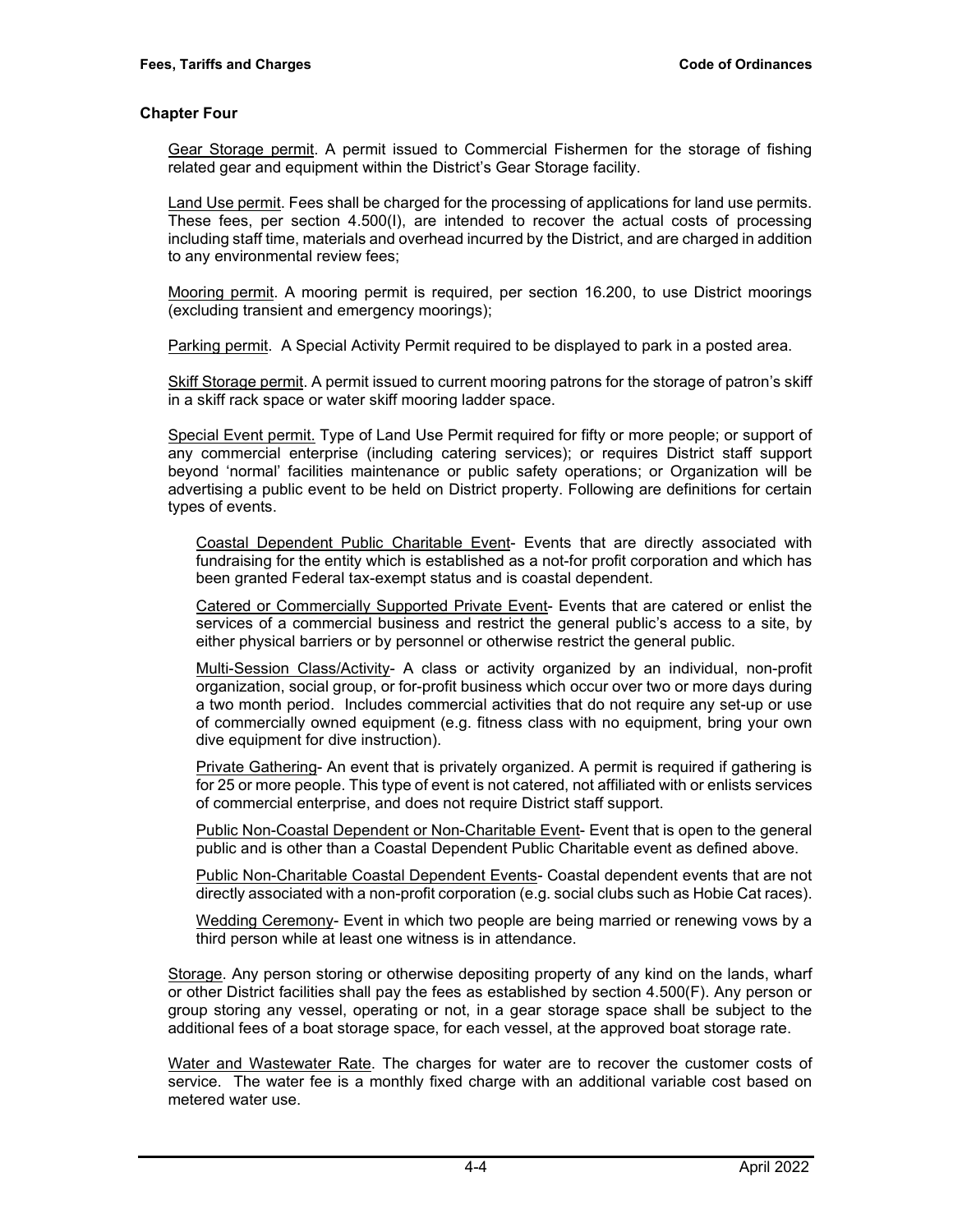Wastewater Rate. There is a monthly fixed charge for all customers. The volume charge will be based on the customer class and ranges for low strength (i.e., public restrooms, public buildings, office buildings) to high strength (i.e., restaurants and the mobile hoist). The range in the cost per unit is based on the relative costs to treat the wastewater generated from the varying classes. The strength classes are based on Biochemical Oxygen Demand (BOD) and are defined as follows:

| <b>CATEGORY</b> | BOD - mg/L       |
|-----------------|------------------|
| Low Strength    | Less than 200    |
| Medium Strength | 200-500          |
| High Strength   | Greater than 501 |

Customers were assigned a BOD strength in the Port San Luis Harbor District 2020 Water and Wastewater Rate Study Report. These assigned BOD levels are based on the Standard Classifications of facilities as listed in the *Policy for Implementing The State Revolving Fund for Construction of Wastewater Treatment Facilities* (State of California 1998). A customer's strength category is subject to change based on the results of a sampling program.

Wharfage. An inbound or outbound wharfage rate or both, as the case may be, shall be imposed upon all merchandise passing over, through, or under the wharf, or passing over the side of the vessel for unloading to or loading from other vessels, or direct to or from the water including water, seafood, kelp, fuel, equipment, cargo, gear, or lubricating oils. Rates specified in section 4.500(G) shall be per ton (2000 pounds weight) or 40 cubic feet measurements at the option of the District, unless otherwise specified by this Code.

As outlined in Resolution 98-05 wharfage shall be collected and paid through the public hoists fee for all unloading of ocean products by commercial fishermen.

As outlined in Resolution 98-05 an independent commercial fish buyer, as defined in this chapter, is required to pay wharfage for all ocean products unloaded with a public/private hoist into their possession. Said wharfage shall be paid within 10 days of the unloading of the product.

All vessels paying the dockage rate set forth in Section 4.500(A) shall be exempt from paying any wharfage on ships' store and supplies transported over the wharf.

Wharfage rates for retail sales. All persons engaged in the sale of retail items or products sold or dispensed on the wharf of Port San Luis Harbor District shall be subject to fees established in section 4.500(G) and shall be calculated on each individual sale. Sale period shall run from the first day of the month to the first day of the following month. All persons engaged in retail sales shall maintain and keep current a set of books which shall be open during business hours for inspection and audit by authorized District personnel. Sales of personal property made direct to the consumer and not for resale, shall be considered retail sales. Sales made for resale must indicate the buyer's retail number issued by the California State Sales Tax Authority.

Wharfage rates for ocean products. Payment of wharfage for ocean products (fish, crustaceans, etc.) must be paid monthly by District Lessees/Licensors operating as fishbuyers. Payment shall be accompanied by a sheet listing the name of vessel and weight of catch for that month.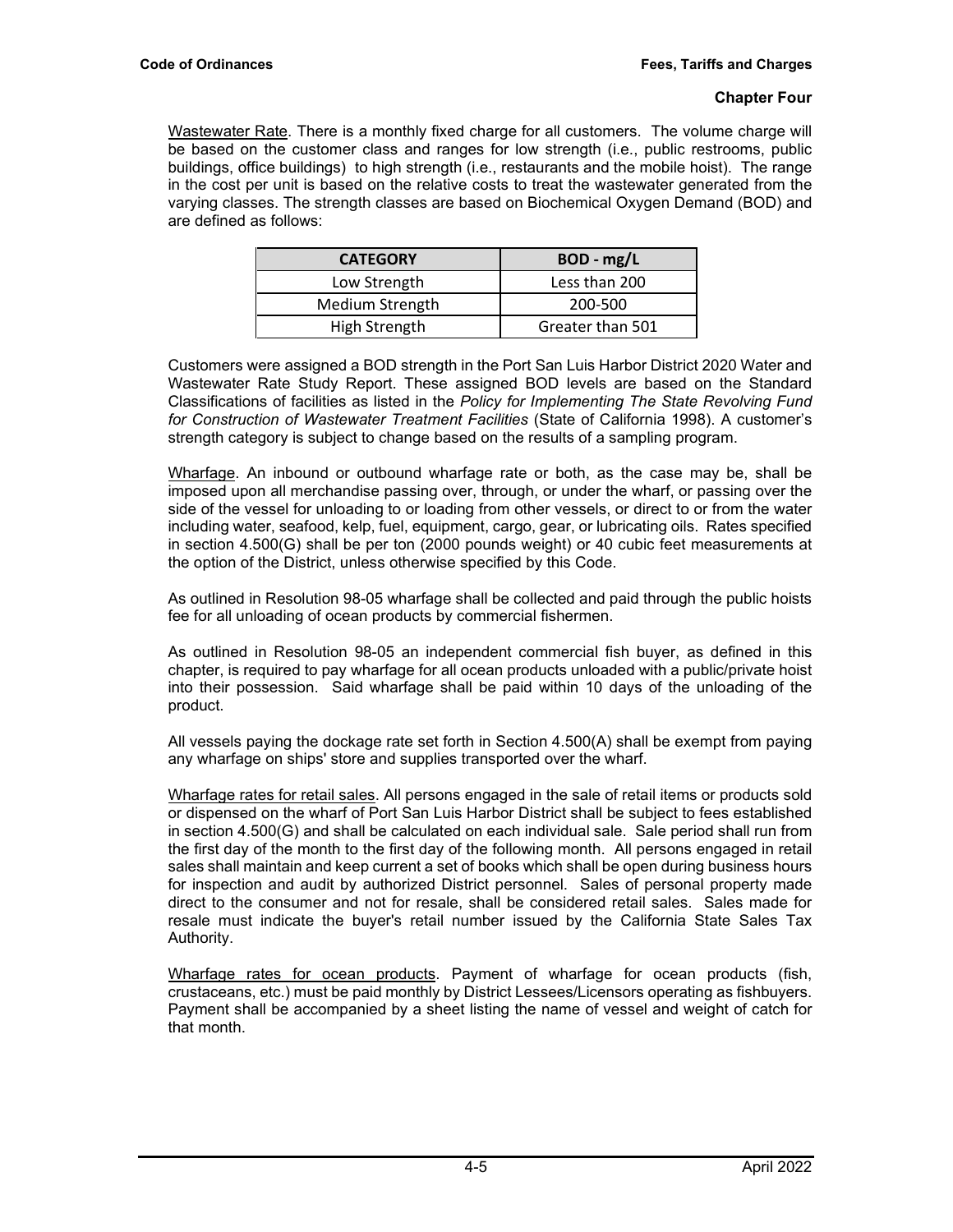Wharfage rates for Cruise Ship Passenger Landing. For all cruise ships, the fee as laid out in 4.500, G, which fee shall be levied upon one hundred (100%) percent of the manifest passengers, including persons employed upon the vessel. As used in this section "cruise ship" means a vessel which lists Port San Luis as a port-of-call and which anchors so as to permit passengers to disembark and to return to the same vessel.

### **4.330** - **Distribution of Mooring and Anchorage Revenues**

The monthly gross income from moorage and anchorage shall be determined on an accrual basis, and 25 percent of moorage profit (revenue less expenditures) shall be set aside to fund mooring work (LCM) maintenance and eventual replacement.

## **4.400 - Collections**

The Harbor Director, or his/her designated representatives have the authority to collect assessed charges or fees, interest and penalties in accordance with the provisions of this Code and any resolution adopted pursuant to this Code. Delinquent accounts may be turned over to a collection agency and/or court action may proceed.

#### **4.410 - Accounts Receivable**

- A. Full payment required. All account balances will be paid in full before the District will authorize transfers of moorages, leases, licenses or permits to patrons.
- B. Check handling. No post-dated checks will be accepted, nor will the District hold any checks for future deposit. Returned checks will be charged at the rate established in section 4.500(C). If checks of any patron are returned for insufficient funds or closed account more than once in a two year period, payment in cash or by cashier's check, money order or approved credit card only will be required unless the patron submits a letter from his or her bank stating that the returned check was as a result of a bank error. (This does not apply to the holder of a long term lease with the District.) Passing a bad check with intent to defraud is a crime. Failure to pay upon demand is considered presumptive evidence of knowledge of the insufficiency of funds. If your check bounces, it may be forwarded to the District Attorney's Office for purposes of prosecution. (California Penal Code Section 476a, 476a(c)).
- C. Charges, payment in advance. Payment for the following services, estimated costs, or procedures must be made in advance of undergoing procedure or receiving service:
	- (1) Commercial vessel concession fee, section 4.500(K);
	- (2) Environmental review (estimated cost) and permit application fees, section 4.500(I);
	- (3) Annual mooring rate saving option (less 1 month discount), section 4.500(C);
	- (4) Mooring construction adjusted as needed on first bill (less deposit), section 4.500(C);
	- (5) Wharfage for unloading of ocean products to a non District licensee as specified in section 4.100;
	- (6) Annual storage rate savings option (less 1 month discount), section 4.500(F).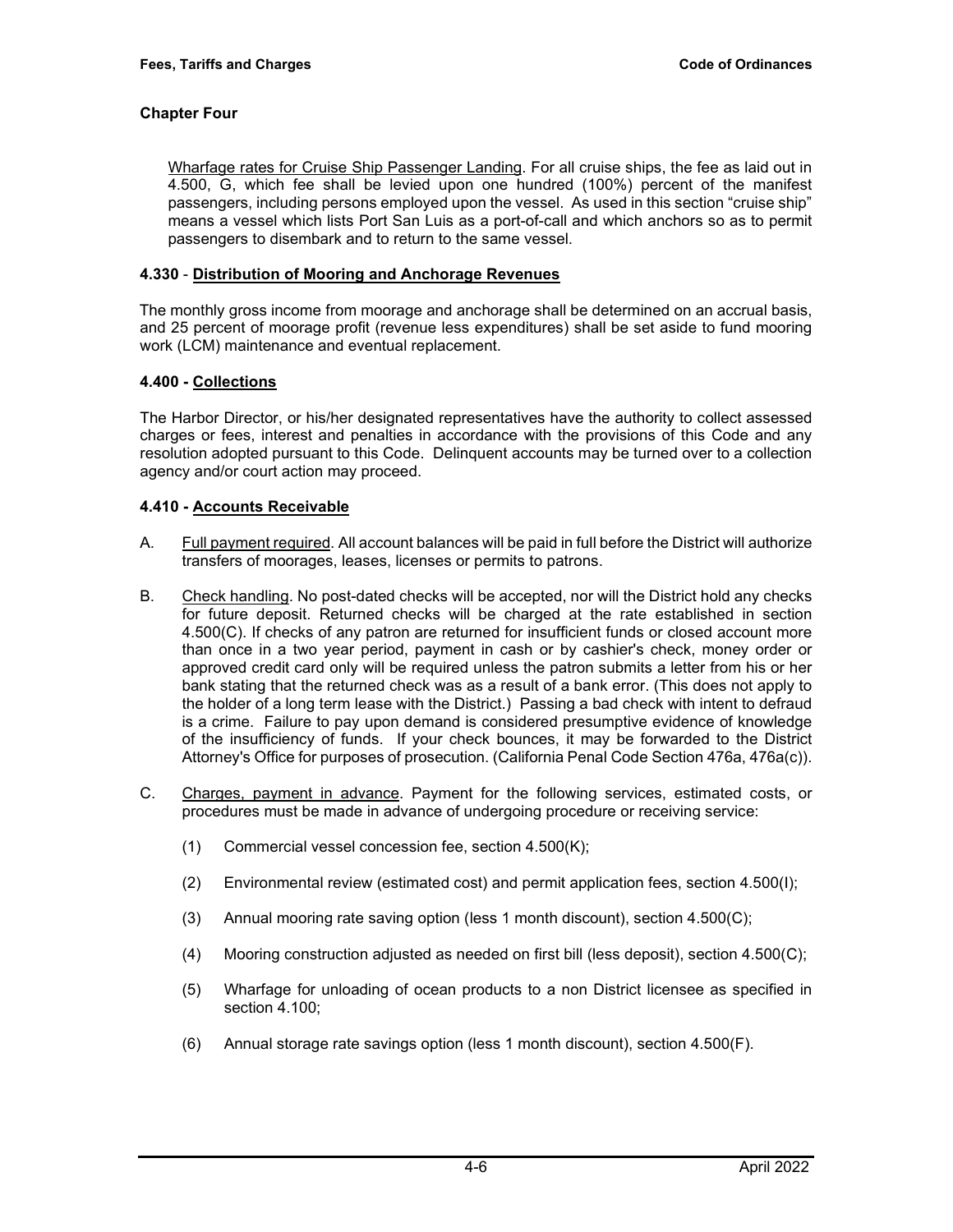- D. Charges, monthly. Payment for the following services or privileges are to be paid monthly in accordance with the stipulations listed below:
	- (1) Live-Aboard Permit Service Fee is due and payable on the  $1<sup>st</sup>$  day of each month, and is considered delinquent if not received by the close of business on the  $5<sup>th</sup>$  day of each month.
	- (2) Other charges, such as those for mooring equipment, tax and labor will be billed monthly and are due upon receipt;
	- (3) All wharfage rate payments on retail items or items sold or unloaded at a wharf of the District shall be made to the District at the Harbor Office on a monthly basis on or before the 10th day of the month following the previous month sale period or fish unloading.
- E. Charges, quarterly. Payments for mooring, or gear/boat/skiff storage are to be paid quarterly and are overdue if not paid by the last day of the first month of the quarter.
- E. Charges, annually. Those charges occurring annually, such as mooring waiting list fees, will be billed at the beginning of the fiscal year (July 1) and are overdue if not paid by July 31st.

## **4.420 - Overdue Accounts**

- A. The District is authorized to take possession, tow, dry-dock or move any vessel and her cargo, apparel and mooring in the event that the fees for mooring, dry-docking, storage or anchorage of that vessel are 60 days or more overdue. The District is authorized to take possession, move, and remove any and all items that have been issued District permits (gear storage, boat storage, and skiff storage) for accounts that are 60 days or more overdue.
- B. Interest charges will accrue on overdue balances at the annual rate set by section 4.500(N).
- C. The following collection procedures will be initiated on all overdue accounts:
	- (1) Letter sent at patron's expense to all accounts that are 30 days or \$1,000 overdue. Must bring account current within 30 days.
	- (2) Letter sent to all accounts that were not brought current within 60 days and patron is now subject to the withholding of Port services (no services list) and lien or collection agency procedures.
	- (3) Terminate patron from mooring or skiff waiting list, terminate any District permit, license or rental agreements.
	- (4) Payment plans for overdue accounts are only authorized by the Harbor Director or their designee.
	- (5) Impose an account reactivationfee established in paragraph 4.500(N) for all accounts that reach the no services list.
	- (6) Impose the fee established in paragraph 4.500 for the initiation of lien procedures.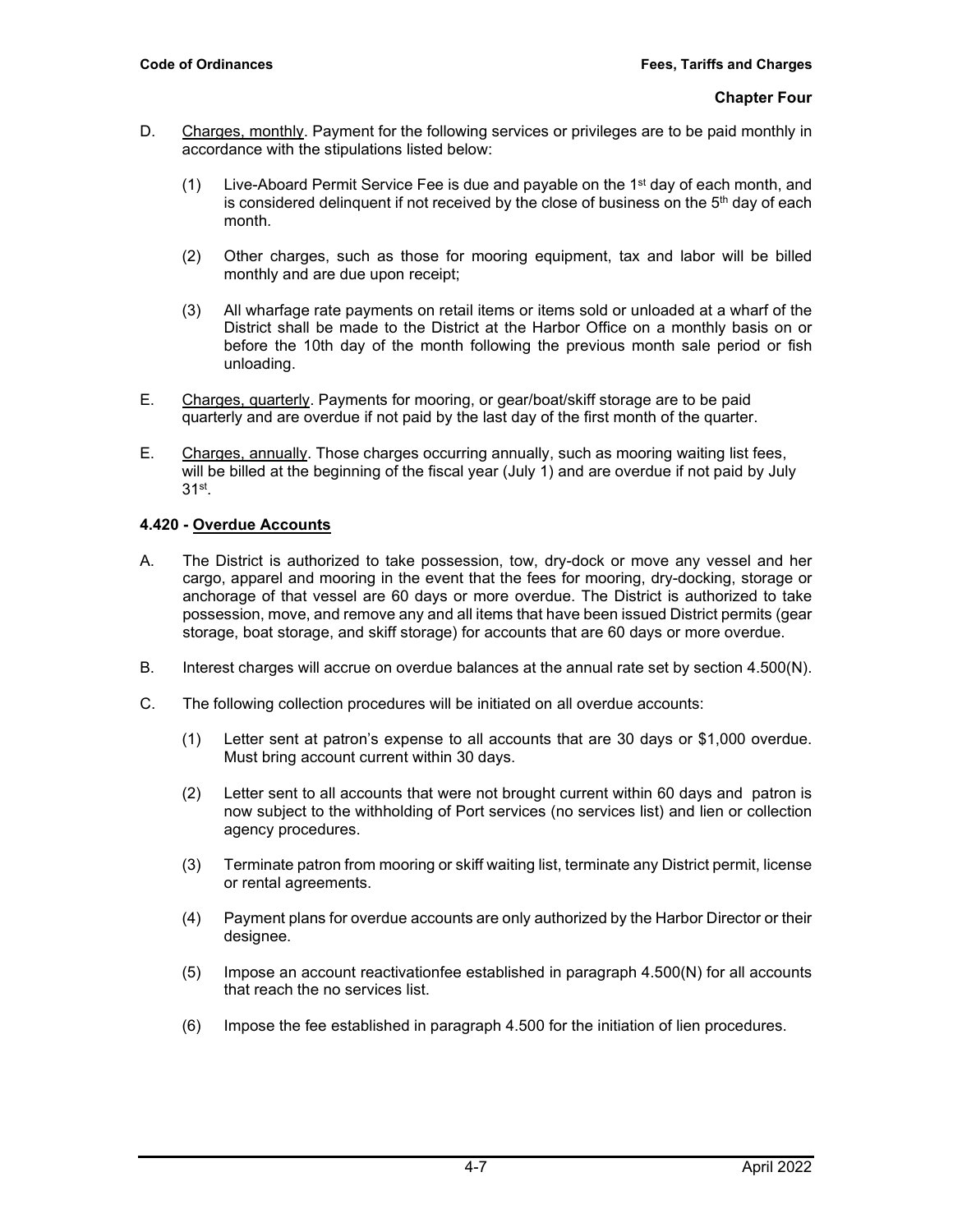#### **4.421 – Non-Permitted Services – Overdue Accounts**

(A) The District is authorized to take possession, tow, dry-dock or move any vessel and her cargo, apparel and mooring in the event that the fees for non-district issued permitted services such as guest mooring and anchorage mooring are not paid on date of service.

Payment for non-permit issued District services are due upon receipt. Non-permited District services are: work dock, Harbor Patrol vessel tows, and any other District provided service that is not subject to a District issued permit for services.

- (B) Interest charges will accrue on overdue balances at the annual rate set by section 4.500(N).
- (C) The following collection procedures will be initiated on all overdue accounts:
	- (1) Letter sent at patron's expense to all accounts that are not paid in full upon date of service.
	- (2) Letter sent to all accounts that were not brought current. Must pay account in total within 10 days or be subject to the withholding of Port services (no services list) and lien or collection agency procedures.
	- (3) Terminate patron from mooring or skiff waiting list, terminate any District permit, license or rental agreements.
	- (4) Payment plans for overdue accounts are only authorized by the Harbor Director or their designee.
	- (5) Impose an account reactivation fee established in paragraph 4.500(N) for all accounts that reach the no services list.
	- (6) Impose the fee established in paragraph 4.500 for the initiation of lien procedures.

#### **4.430 - Liens and Repossessions**

- A. Accounts that are overdue for 60 days or more or that have balances more than \$1,000 shall be subject to the following:
	- (1) Termination of mooring permit. A Public Hearing before the Board of Harbor Commissioners shall be held to consider revocation of mooring permit. Once the Board has revoked a mooring permit, a letter shall be sent to the last known address of the mooring permit holder informing him, her or them that:
		- (a) The mooring permit and seniority space has been revoked;
		- (b) The patron's vessel must be removed from the mooring within 7 days in order to avoid loss of the vessel through appropriate federal or state lien sale procedures;
		- (c) The mooring hardware must be removed from the tidelands, at the expense of the mooring permit holder, within 7 days;
		- (d) Mooring hardware unclaimed by the owner after 7 days' notice of permit termination will become the property of the District. The value of the mooring gear pursuant to Section 4.500 C, minus any fees owed the District, will be credited to the mooring owner's account.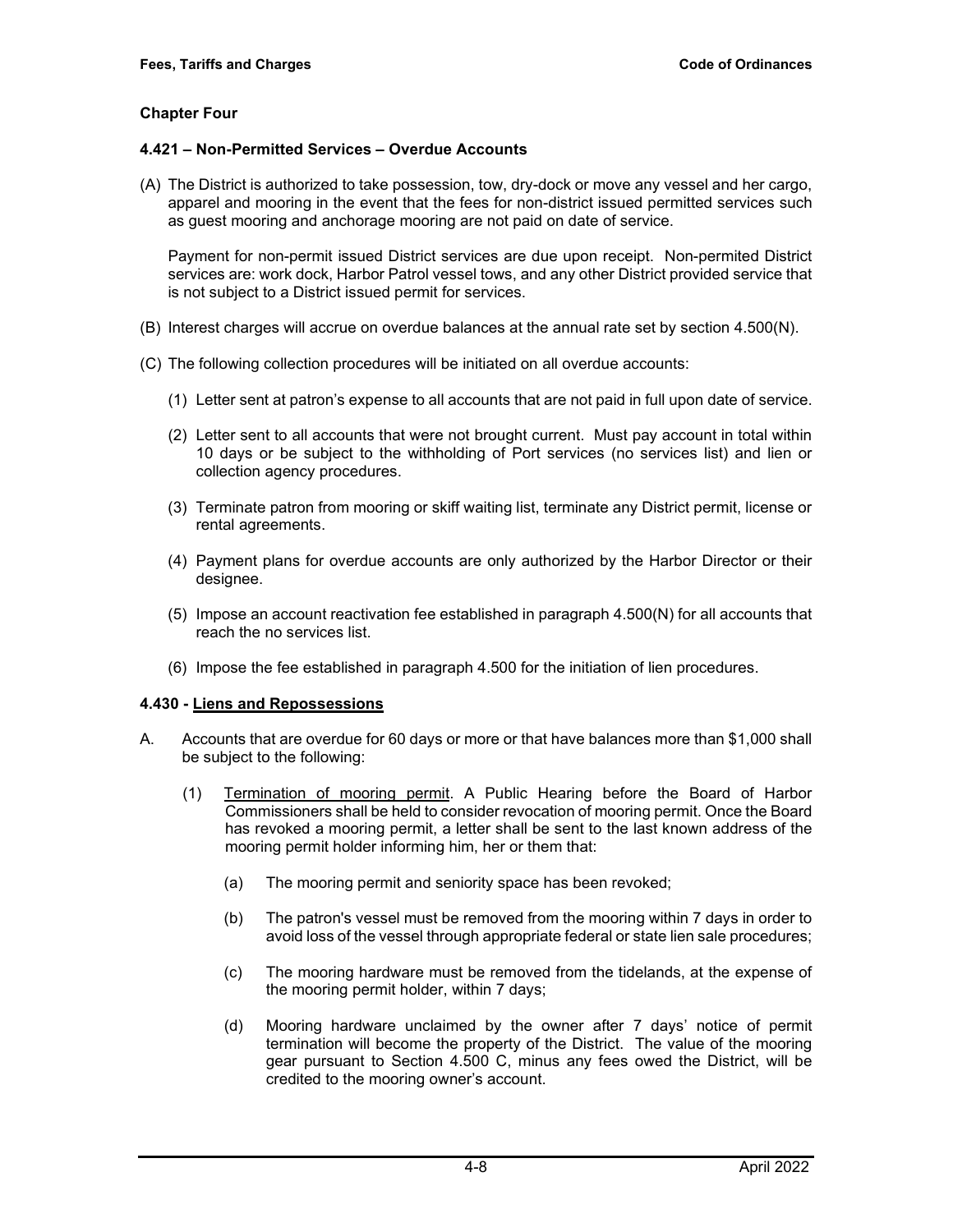- (2) Costs of removal. Boats on a mooring, boats that are sunk on a mooring, boats that have been left on a mooring in a sinking condition, or boats that have been abandoned on a mooring, may be towed and hauled out by the District, relocated to harbor drydock area, and lien sale filing may take place. Patron will be charged all costs including but not limited to; salvage, ways, laytime and any other fees accrued as a result of this action and lien sale per the District's rate schedule currently in effect, over and above the other costs incurred by the District.
- (3) Lien sale proceedings. Once the lien sale forms are filed, the patron will owe the District filing and handling fees over and above the patron's other charges in order to cover costs incurred by the District.
- (4) Gear/boat storage space termination. The gear/boat space shall be terminated and the boat will be subject to lien sale procedures and/or the gear will be subject to abandon property proceedings. Notice shall be sent to the last known address of the patron renting that gear/boat space informing him, her or them that:
	- (a) The gear/boat space has been terminated;
	- (b) The gear/boat was removed from the space and that the patron must pay all delinquent charges and charges for storage in order to avoid loss of the gear/boat through lien sale or abandon property proceedings.
- (5) Skiff space termination. The skiff space shall be terminated and the skiff shall be removed and placed in storage, any ancillary equipment in or on the space shall become the property of the District. Notice shall be sent to the last known address of the patron renting that skiff space informing him, her or them that:
	- (a) The skiff space has been terminated;
	- (b) The skiff was removed from the skiff space and that the patron must pay all delinquent charges and charges for storage in order to avoid loss of the skiff;
	- (c) The patron may reapply for a skiff space as a new applicant, without the benefit of seniority.
- B. Deposits. The following deposits may be required on accounts that are overdue by 90 days:
	- (1) Twelve months of mooring fees.
	- (2) Twelve months storage fees.
	- (3) Twelve months skiff space fees.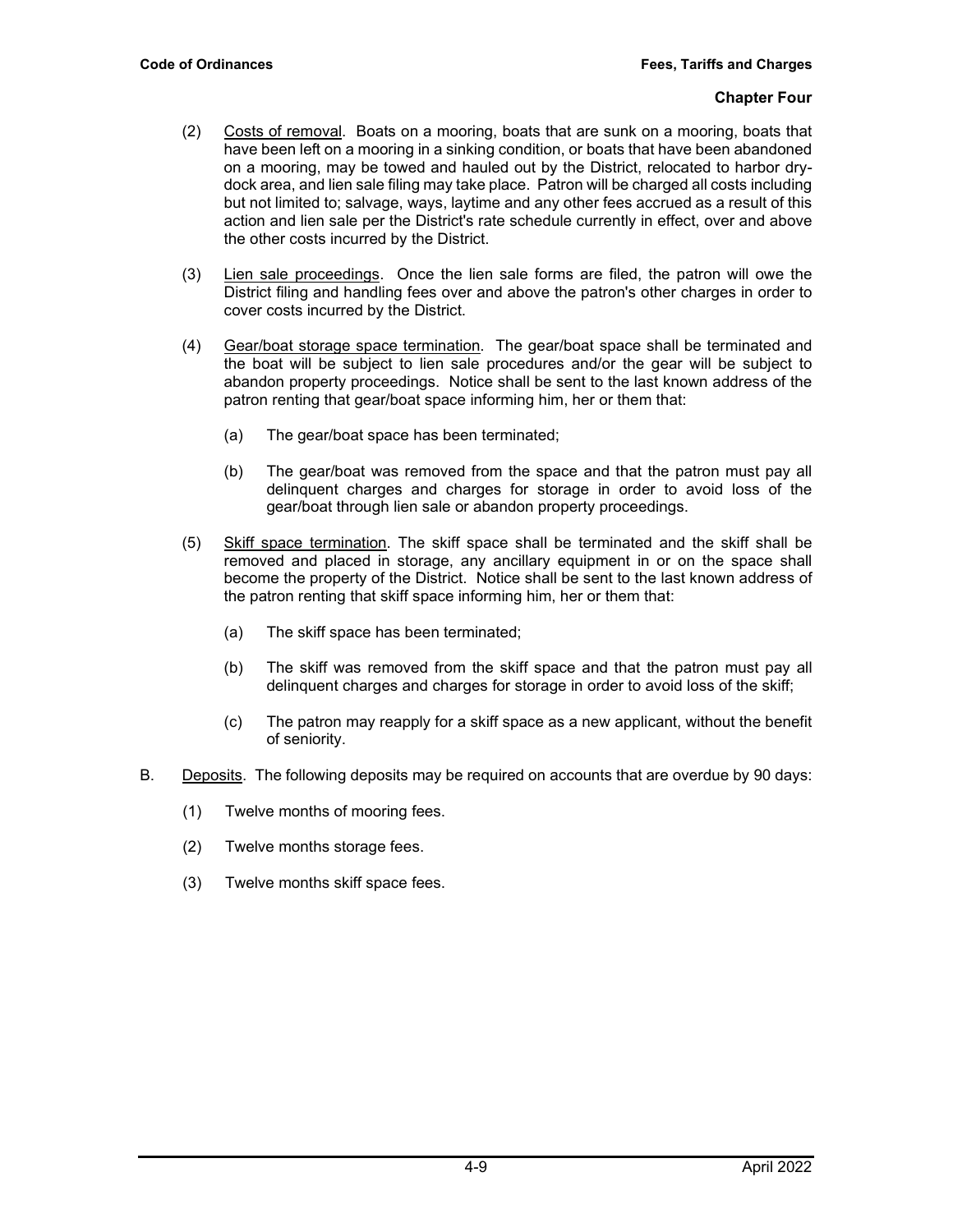#### **4.500 - Fee Schedule for Port San Luis**

The fees, tariffs and other charges listed in section 4.500 of this chapter are intended to pay for the actual costs of providing the services herein described. Fees paid by concessionaires and licensees of the District are for the privilege of conducting private business within the District.

This fee schedule is effective July 1, 2022\*. Fees will be reviewed annually and may be increased on July 1<sup>st</sup> by the increase in the Consumer Price Index for the greater Los Angeles Metropolitan Area or by the increase in actual associated costs to perform such service. Fees will be rounded to the nearest whole dollar.

\*The Camping Fee increase (hookups and no hookups) in Section I – Land Use Fees are effective for all nightly stays commencing July 1, 2022 and later, whether or not the reservation is made prior to July 1, 2022

| <b>SERVICE OR PROCEDURE</b><br><b>FEE</b>                       |                             | <b>PERIOD</b> |
|-----------------------------------------------------------------|-----------------------------|---------------|
| A. Dockage Fees                                                 |                             |               |
| Determined by Harbor Director based on conditions               |                             |               |
| and actual costs.                                               |                             |               |
|                                                                 |                             |               |
| <b>B. Floating Work Dock Fees</b>                               |                             |               |
| Duration of Stay                                                |                             |               |
| Between 5:00 a.m. and 9:00 p.m.                                 | no charge                   |               |
| 1st, 2nd, 3rd consecutive nights                                | \$26.00                     | Night         |
| 4th, 5th, 6th consecutive nights                                | \$31.00                     | Night         |
| after 6th consecutive night                                     | \$46.00                     | Night         |
|                                                                 |                             |               |
| C. Moorage                                                      |                             |               |
| Monthly Use Fee <sup>(1)</sup>                                  |                             |               |
| <b>Vessel Length</b>                                            |                             |               |
| $0$ to $35$ feet                                                | \$36.00                     | Month         |
| 36 to 55 feet                                                   | \$46.00                     | Month         |
| 56 to 75 feet                                                   | \$51.00                     | Month         |
| Over 75 feet                                                    | \$1/foot                    | Month         |
| (1) A one month discount will be applied to mooring accounts if |                             |               |
| paid in a lump sum a year in advance (fiscal year is July 1 -   |                             |               |
| June 30)                                                        |                             |               |
| <b>Transfer of Mooring</b>                                      | \$97.00                     |               |
| Guest Mooring (vessels up to 85 feet)                           | \$19.00                     | Night         |
| Seasonal Mooring (vessels up to 55 feet)                        | \$328.00<br>Month           |               |
| Mooring Inspection and Repairs                                  | <b>Based on Actual Cost</b> |               |
| Mooring storage <sup>(2)</sup>                                  | \$31.00                     | Month         |
| <b>Annual Mooring Inspection</b>                                | <b>Based on Actual Cost</b> |               |
| Placement on waiting list fee                                   | \$129.00                    |               |
| Annual waiting list renewal fee                                 | \$65.00                     | Year          |
| Mooring Construction (to be adjusted on first bill)             | <b>Based on Actual Cost</b> |               |
|                                                                 |                             |               |
| Live Aboard Permit Application Fee                              | \$104.00                    | Each          |
| Live Aboard Service Fee                                         | \$260.00                    | Month         |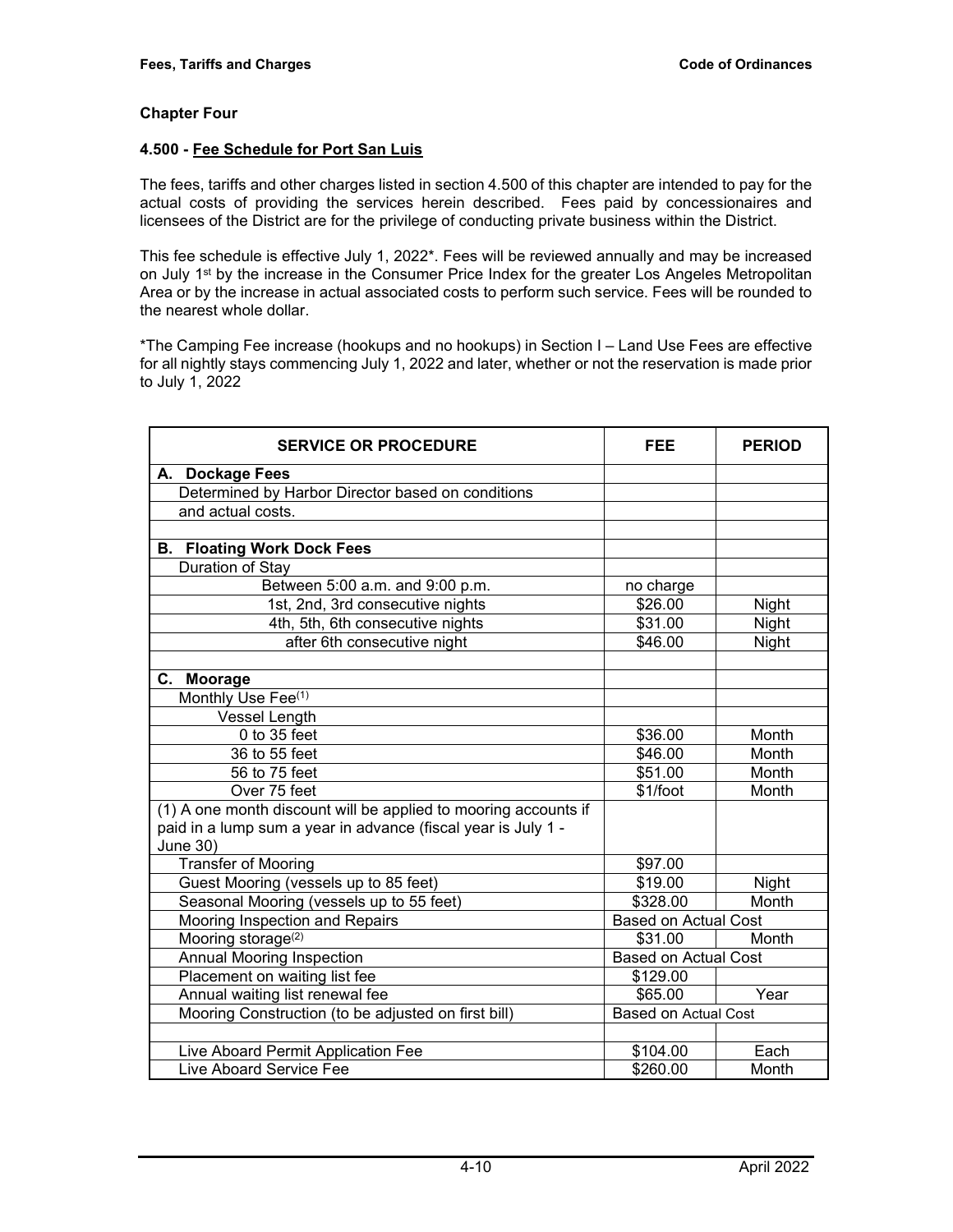| <b>SERVICE OR PROCEDURE</b>                                                                        | FEE      | <b>PERIOD</b>  |  |
|----------------------------------------------------------------------------------------------------|----------|----------------|--|
| Mooring Buyback Option                                                                             |          |                |  |
| Moorings built for up to 25' vessels                                                               | \$250.00 | <b>Buyback</b> |  |
| Moorings built for up to 35' vessels                                                               | \$450.00 | <b>Buyback</b> |  |
| Moorings built for up to 45' vessels                                                               | \$650.00 | <b>Buyback</b> |  |
| Moorings built for up to 55' vessels                                                               | \$850.00 | <b>Buyback</b> |  |
| (2) Not available to Patrons in arrears                                                            |          |                |  |
|                                                                                                    |          |                |  |
|                                                                                                    |          |                |  |
| D. Equipment                                                                                       |          |                |  |
| Backhoe – (includes operator)                                                                      | \$232.00 | Hour           |  |
| Boom Truck - (includes operator)                                                                   | \$232.00 | Hour           |  |
| Crane – (includes crew)                                                                            | \$328.00 | Hour           |  |
| Dump Truck - (includes operator)                                                                   | \$194.00 | Hour           |  |
| Skiff with motor - (includes operator)                                                             | \$129.00 | Hour           |  |
| Work Boat (LCM) - (includes crew)                                                                  | \$354.00 | Hour           |  |
| Labor                                                                                              | \$96.00  | Hour           |  |
| <b>Dewatering Equipment</b>                                                                        | \$47.00  | Hour           |  |
| Miscellaneous Harbor District equipment rates not specified will be billed at the current Caltrans |          |                |  |

Rental Rate Book plus 10% for administration costs. Equivalent equipment and corresponding rates may be substituted when there is not an exact match listed. Refer to Caltrans Equipment Rental Rates and Labor Surcharges website for current Rate Book.

Equipment Notes: Minimum charge is 1/2 hour, fees calculated to nearest 1/2 hour thereafter. Overtime rate is 1½ times the normal rate. Crew is 2 workers.

| E. Anchorage<br><b>Industrial/Commercial Support Vessels</b><br>April 1 <sup>st</sup> through October 31 <sup>st</sup><br>First 7 (seven) days<br>No Charge<br>After 7 days:<br>0 to 150 feet<br>\$64.00<br>Day<br>151 to 300 feet<br>\$64.00<br>Day |  |
|------------------------------------------------------------------------------------------------------------------------------------------------------------------------------------------------------------------------------------------------------|--|
|                                                                                                                                                                                                                                                      |  |
|                                                                                                                                                                                                                                                      |  |
|                                                                                                                                                                                                                                                      |  |
|                                                                                                                                                                                                                                                      |  |
|                                                                                                                                                                                                                                                      |  |
|                                                                                                                                                                                                                                                      |  |
|                                                                                                                                                                                                                                                      |  |
| 301 to 450 feet<br>\$194.00<br>Day                                                                                                                                                                                                                   |  |
| Over 450 feet<br>\$1/foot<br>Day                                                                                                                                                                                                                     |  |
| <b>Industrial/Commercial Support Vessels</b>                                                                                                                                                                                                         |  |
| November 1 <sup>st</sup> through March 31 <sup>st</sup>                                                                                                                                                                                              |  |
| No Charge<br>First 7 (seven) days                                                                                                                                                                                                                    |  |
| After 7 days:                                                                                                                                                                                                                                        |  |
| 0 to 150 feet<br>\$128.00<br>Day                                                                                                                                                                                                                     |  |
| 151 to 300 feet<br>\$128.00<br>Day                                                                                                                                                                                                                   |  |
| 301 to 450 feet<br>\$388.00<br>Day                                                                                                                                                                                                                   |  |
| Over 450 feet<br>\$2/foot<br>Day                                                                                                                                                                                                                     |  |
|                                                                                                                                                                                                                                                      |  |
| <b>Recreational Vessels</b>                                                                                                                                                                                                                          |  |
| April 1 <sup>st</sup> through October 31 <sup>st</sup>                                                                                                                                                                                               |  |
| First 7 (seven) days<br>No charge                                                                                                                                                                                                                    |  |
| After 7 days:                                                                                                                                                                                                                                        |  |
| $0$ to $85$ feet<br>\$11.00<br>Day                                                                                                                                                                                                                   |  |
| 86 to 150 feet<br>\$16.00<br>Day                                                                                                                                                                                                                     |  |
| 151 to 200 feet<br>\$20.00<br>Day                                                                                                                                                                                                                    |  |
| Over 200 feet<br>\$25.00<br>Day                                                                                                                                                                                                                      |  |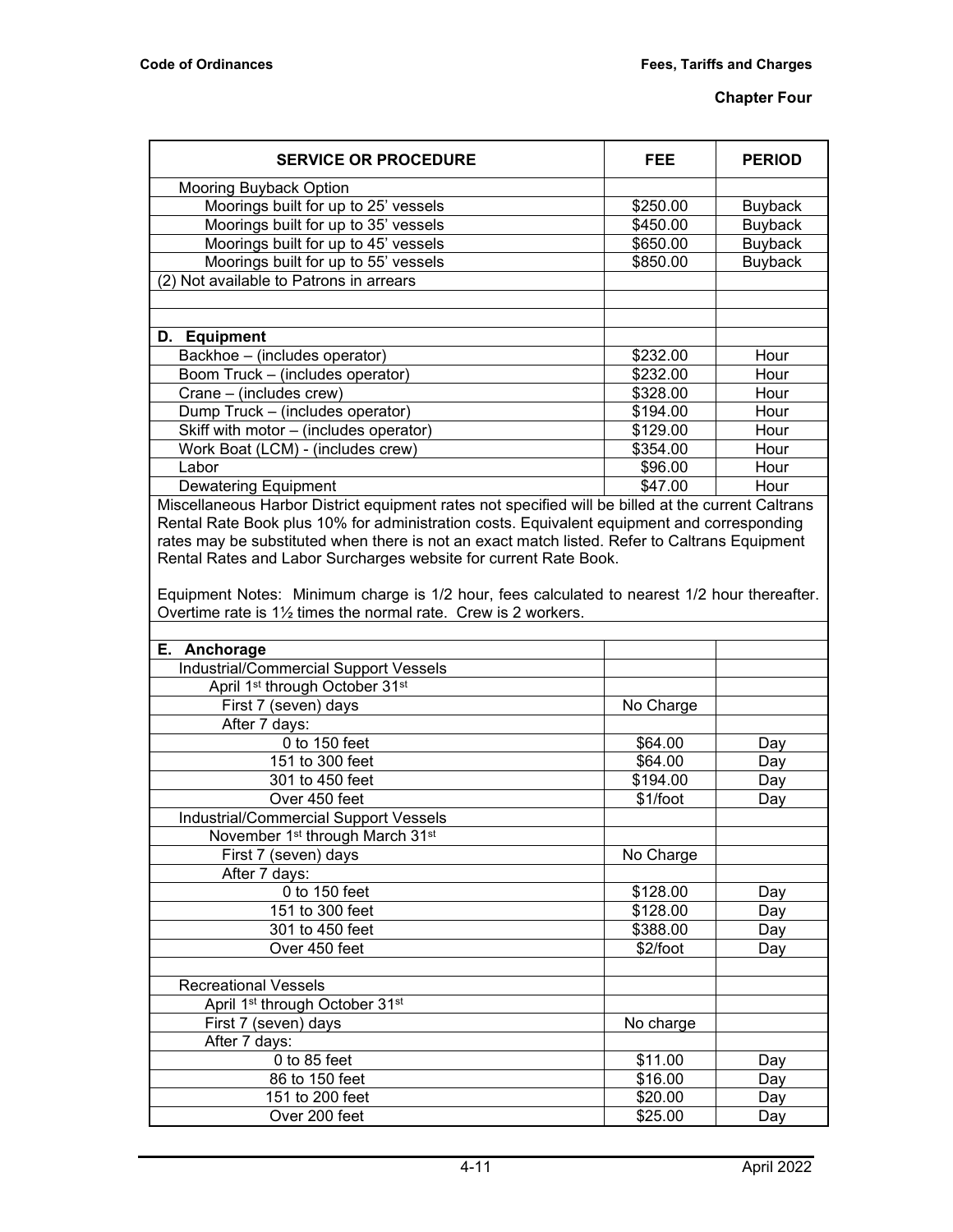| <b>SERVICE OR PROCEDURE</b>                                                                                                                  | <b>FEE</b>         | <b>PERIOD</b>      |
|----------------------------------------------------------------------------------------------------------------------------------------------|--------------------|--------------------|
| <b>Recreational Vessels</b>                                                                                                                  |                    |                    |
| November 1 <sup>st</sup> through March 31 <sup>st</sup>                                                                                      |                    |                    |
| First 7 (seven) days                                                                                                                         | No charge          |                    |
| After 7 days:                                                                                                                                |                    |                    |
| $0$ to $85$ feet                                                                                                                             | \$21.00            | Day                |
| 86 to 150 feet                                                                                                                               | \$31.00            | Day                |
| 151 to 200 feet                                                                                                                              | \$43.00            | Day                |
| Over 200 feet                                                                                                                                | \$51.00            | Day                |
|                                                                                                                                              |                    |                    |
| F. Storage                                                                                                                                   |                    |                    |
| Boat storage options                                                                                                                         |                    |                    |
| <b>Harbor Terrace</b>                                                                                                                        | \$91.00            | Month $*(3)$       |
| Temporary storage (less than one week)                                                                                                       | \$19.00            | Per Night          |
| Skiff storage options                                                                                                                        |                    |                    |
| <b>Skiff Mooring Spaces</b>                                                                                                                  | \$23.00            | Month $*(3)$       |
| <b>Skiff Rack Space</b>                                                                                                                      | \$23.00            | Month $*(3)$       |
|                                                                                                                                              |                    |                    |
| Gear storage ** (20' x 40')                                                                                                                  | \$84.00            | Month $*(3)$       |
|                                                                                                                                              |                    |                    |
| *(3) A one month discount will be applied to storage accounts if paid in a lump sum a year in<br>advance. (fiscal year is July 1 - June 30). |                    |                    |
| ** Note: Vessels stored in gear storage will incur boat storage fees in addition to the gear                                                 |                    |                    |
| storage fee.                                                                                                                                 |                    |                    |
| G. Wharfage Rates                                                                                                                            |                    |                    |
| Ocean Products                                                                                                                               |                    |                    |
| All fish, shellfish, and ocean products                                                                                                      | \$3.00/ton         |                    |
| Non fish products unloaded without District Hoists                                                                                           | \$1.44/ton         |                    |
| <b>Retail Sales</b>                                                                                                                          | 5% of item         |                    |
|                                                                                                                                              | price              |                    |
|                                                                                                                                              | \$7.00/            |                    |
| Cruise Ship Passenger Landing Fee (100% of landed crew                                                                                       | passenger/         |                    |
| & passengers)                                                                                                                                | crew               |                    |
| H. Wharfage Rates                                                                                                                            |                    |                    |
| Petroleum products                                                                                                                           | <b>DELETED</b>     |                    |
| <b>Land Use Fees</b>                                                                                                                         |                    |                    |
| Permits                                                                                                                                      |                    |                    |
| Administrative                                                                                                                               | \$158.00           |                    |
| Use                                                                                                                                          | \$318.00           |                    |
| Special Event Permits - (see section 4.575)                                                                                                  |                    |                    |
| Film                                                                                                                                         |                    |                    |
| <b>Film Location Fee</b>                                                                                                                     | \$291.00           |                    |
| Camping (Hookups)*                                                                                                                           | negotiated         |                    |
| Camping (no hookups)*                                                                                                                        | \$90.00<br>\$70.00 | Night<br>Night     |
| Camping Sewer/Wastewater Dump Fee                                                                                                            | \$24.00            |                    |
|                                                                                                                                              |                    | Per                |
| <b>Camping Reservation Cancellation/Modification Fee</b>                                                                                     | \$15.00            | Transaction        |
| <b>Reservation Fee</b>                                                                                                                       | \$10.00            | Per<br>Reservation |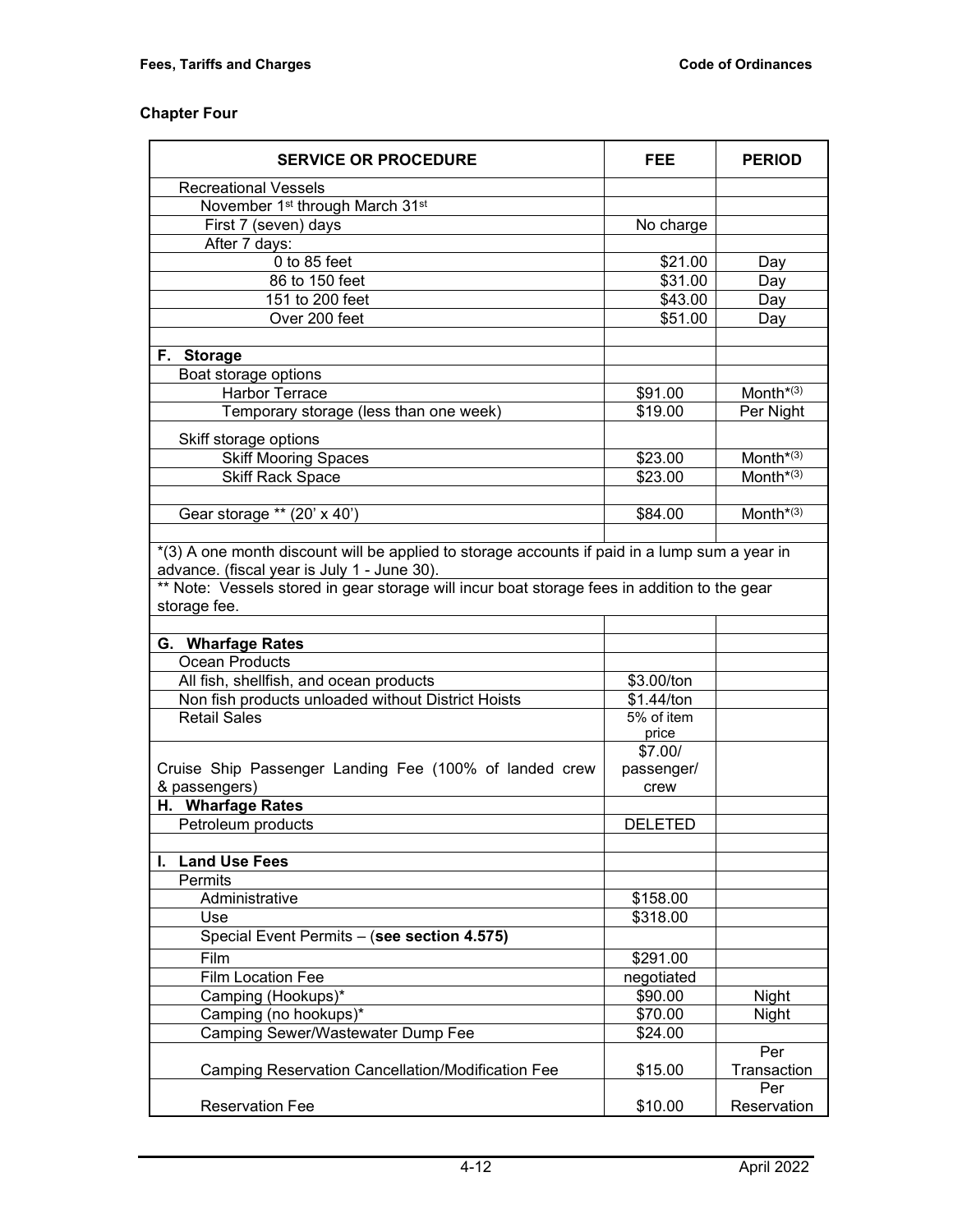| <b>Environmental Review</b><br><b>Initial Study</b><br>$Cost + 15%$<br><b>Negative Declaration - District Staff</b><br>$Cost + 15%$<br><b>Negative Declaration - Consultant</b><br>$Cost + 15%$<br>Environmental Impact Report (EIR)<br>$Cost + 15%$<br>Land Use Fees may be temporarily reduced by the Harbor<br>Director to Accommodate Existing Use Conditions<br>J. Harbor Patrol Service Charges<br>Patrol vessel or vehicle (includes 1 worker, 1 hour minimum)<br>\$215.00<br>Hour<br>\$108.00/<br>Labor<br>Hour<br>worker<br>Intra Harbor Tow<br><b>Actual Cost</b><br>Hour<br>Impound Fee<br>\$65.00<br>Per Day<br><b>Impound Expenses</b><br><b>Actual Cost</b><br>K. License Fees<br>Fish Buyers License Fee<br>\$215.00<br>Calendar year<br>License to Use District Property<br>Annual Application Fee- Coastal Dependent<br>\$181.00<br>Annual Application Fee- Other than Coastal Dependent<br>\$303.00<br>New Coastal Dependent License (not including application<br>fee)<br>\$603.00<br>New Other than Coastal Dependent License(not including<br>application fee)<br>\$1,210.00<br>Plus Monthly payment of 10% of gross receipts (may be<br>negotiated if District sponsored)<br>L. Parking Fees<br>Avila Parking Lot:<br>Day<br>\$7.00<br>Avila Parking Lot Sponsorship (Available Nov 1 - March 31 only)<br>\$646.00<br>Day<br><b>Harford Landing Paid Parking Spaces</b><br>2 hours<br>\$3.00<br><b>Harford Pier Paid Parking Spaces</b><br>\$3.00<br>2 hours<br>Harford Landing Overnight Parking Permit Replacement<br>\$25.00<br>Handicap parking spaces: No charge to qualified persons<br><b>Coastal Gateway Building Fees</b><br>М.<br>Negotiated<br><b>Clothes Washer and Dryers</b><br>with vendor<br>5 minutes<br>\$2.00<br>Showers<br>Hour<br>Multi-Purpose Room Rental: Sunday thru Thursday<br>\$39.00<br>Minimum fee (4 hrs.)<br>\$156.00<br>Multi-Purpose Room Rental: Friday and Saturday<br>Hour<br>\$52.00<br>Minimum fee (4 hrs.)<br>\$208.00<br>Multi-Purpose Room Security Deposit<br>Event<br>\$250.00<br>Event<br>Multi-Purpose Room Table & Chair Set Up Fee<br>\$96.00<br>Event<br>Multi-Purpose Room Cleaning Fee<br>\$96.00<br>Multi-Purpose Room Cancellation Admin Fee (for refund)<br>\$53.00 | <b>SERVICE OR PROCEDURE</b> | <b>FEE</b> | <b>PERIOD</b> |
|-------------------------------------------------------------------------------------------------------------------------------------------------------------------------------------------------------------------------------------------------------------------------------------------------------------------------------------------------------------------------------------------------------------------------------------------------------------------------------------------------------------------------------------------------------------------------------------------------------------------------------------------------------------------------------------------------------------------------------------------------------------------------------------------------------------------------------------------------------------------------------------------------------------------------------------------------------------------------------------------------------------------------------------------------------------------------------------------------------------------------------------------------------------------------------------------------------------------------------------------------------------------------------------------------------------------------------------------------------------------------------------------------------------------------------------------------------------------------------------------------------------------------------------------------------------------------------------------------------------------------------------------------------------------------------------------------------------------------------------------------------------------------------------------------------------------------------------------------------------------------------------------------------------------------------------------------------------------------------------------------------------------------------------------------------------------------------------------------------------------------------------------------------------------------------------------------------------------------------------------------|-----------------------------|------------|---------------|
|                                                                                                                                                                                                                                                                                                                                                                                                                                                                                                                                                                                                                                                                                                                                                                                                                                                                                                                                                                                                                                                                                                                                                                                                                                                                                                                                                                                                                                                                                                                                                                                                                                                                                                                                                                                                                                                                                                                                                                                                                                                                                                                                                                                                                                                 |                             |            |               |
|                                                                                                                                                                                                                                                                                                                                                                                                                                                                                                                                                                                                                                                                                                                                                                                                                                                                                                                                                                                                                                                                                                                                                                                                                                                                                                                                                                                                                                                                                                                                                                                                                                                                                                                                                                                                                                                                                                                                                                                                                                                                                                                                                                                                                                                 |                             |            |               |
|                                                                                                                                                                                                                                                                                                                                                                                                                                                                                                                                                                                                                                                                                                                                                                                                                                                                                                                                                                                                                                                                                                                                                                                                                                                                                                                                                                                                                                                                                                                                                                                                                                                                                                                                                                                                                                                                                                                                                                                                                                                                                                                                                                                                                                                 |                             |            |               |
|                                                                                                                                                                                                                                                                                                                                                                                                                                                                                                                                                                                                                                                                                                                                                                                                                                                                                                                                                                                                                                                                                                                                                                                                                                                                                                                                                                                                                                                                                                                                                                                                                                                                                                                                                                                                                                                                                                                                                                                                                                                                                                                                                                                                                                                 |                             |            |               |
|                                                                                                                                                                                                                                                                                                                                                                                                                                                                                                                                                                                                                                                                                                                                                                                                                                                                                                                                                                                                                                                                                                                                                                                                                                                                                                                                                                                                                                                                                                                                                                                                                                                                                                                                                                                                                                                                                                                                                                                                                                                                                                                                                                                                                                                 |                             |            |               |
|                                                                                                                                                                                                                                                                                                                                                                                                                                                                                                                                                                                                                                                                                                                                                                                                                                                                                                                                                                                                                                                                                                                                                                                                                                                                                                                                                                                                                                                                                                                                                                                                                                                                                                                                                                                                                                                                                                                                                                                                                                                                                                                                                                                                                                                 |                             |            |               |
|                                                                                                                                                                                                                                                                                                                                                                                                                                                                                                                                                                                                                                                                                                                                                                                                                                                                                                                                                                                                                                                                                                                                                                                                                                                                                                                                                                                                                                                                                                                                                                                                                                                                                                                                                                                                                                                                                                                                                                                                                                                                                                                                                                                                                                                 |                             |            |               |
|                                                                                                                                                                                                                                                                                                                                                                                                                                                                                                                                                                                                                                                                                                                                                                                                                                                                                                                                                                                                                                                                                                                                                                                                                                                                                                                                                                                                                                                                                                                                                                                                                                                                                                                                                                                                                                                                                                                                                                                                                                                                                                                                                                                                                                                 |                             |            |               |
|                                                                                                                                                                                                                                                                                                                                                                                                                                                                                                                                                                                                                                                                                                                                                                                                                                                                                                                                                                                                                                                                                                                                                                                                                                                                                                                                                                                                                                                                                                                                                                                                                                                                                                                                                                                                                                                                                                                                                                                                                                                                                                                                                                                                                                                 |                             |            |               |
|                                                                                                                                                                                                                                                                                                                                                                                                                                                                                                                                                                                                                                                                                                                                                                                                                                                                                                                                                                                                                                                                                                                                                                                                                                                                                                                                                                                                                                                                                                                                                                                                                                                                                                                                                                                                                                                                                                                                                                                                                                                                                                                                                                                                                                                 |                             |            |               |
|                                                                                                                                                                                                                                                                                                                                                                                                                                                                                                                                                                                                                                                                                                                                                                                                                                                                                                                                                                                                                                                                                                                                                                                                                                                                                                                                                                                                                                                                                                                                                                                                                                                                                                                                                                                                                                                                                                                                                                                                                                                                                                                                                                                                                                                 |                             |            |               |
|                                                                                                                                                                                                                                                                                                                                                                                                                                                                                                                                                                                                                                                                                                                                                                                                                                                                                                                                                                                                                                                                                                                                                                                                                                                                                                                                                                                                                                                                                                                                                                                                                                                                                                                                                                                                                                                                                                                                                                                                                                                                                                                                                                                                                                                 |                             |            |               |
|                                                                                                                                                                                                                                                                                                                                                                                                                                                                                                                                                                                                                                                                                                                                                                                                                                                                                                                                                                                                                                                                                                                                                                                                                                                                                                                                                                                                                                                                                                                                                                                                                                                                                                                                                                                                                                                                                                                                                                                                                                                                                                                                                                                                                                                 |                             |            |               |
|                                                                                                                                                                                                                                                                                                                                                                                                                                                                                                                                                                                                                                                                                                                                                                                                                                                                                                                                                                                                                                                                                                                                                                                                                                                                                                                                                                                                                                                                                                                                                                                                                                                                                                                                                                                                                                                                                                                                                                                                                                                                                                                                                                                                                                                 |                             |            |               |
|                                                                                                                                                                                                                                                                                                                                                                                                                                                                                                                                                                                                                                                                                                                                                                                                                                                                                                                                                                                                                                                                                                                                                                                                                                                                                                                                                                                                                                                                                                                                                                                                                                                                                                                                                                                                                                                                                                                                                                                                                                                                                                                                                                                                                                                 |                             |            |               |
|                                                                                                                                                                                                                                                                                                                                                                                                                                                                                                                                                                                                                                                                                                                                                                                                                                                                                                                                                                                                                                                                                                                                                                                                                                                                                                                                                                                                                                                                                                                                                                                                                                                                                                                                                                                                                                                                                                                                                                                                                                                                                                                                                                                                                                                 |                             |            |               |
|                                                                                                                                                                                                                                                                                                                                                                                                                                                                                                                                                                                                                                                                                                                                                                                                                                                                                                                                                                                                                                                                                                                                                                                                                                                                                                                                                                                                                                                                                                                                                                                                                                                                                                                                                                                                                                                                                                                                                                                                                                                                                                                                                                                                                                                 |                             |            |               |
|                                                                                                                                                                                                                                                                                                                                                                                                                                                                                                                                                                                                                                                                                                                                                                                                                                                                                                                                                                                                                                                                                                                                                                                                                                                                                                                                                                                                                                                                                                                                                                                                                                                                                                                                                                                                                                                                                                                                                                                                                                                                                                                                                                                                                                                 |                             |            |               |
|                                                                                                                                                                                                                                                                                                                                                                                                                                                                                                                                                                                                                                                                                                                                                                                                                                                                                                                                                                                                                                                                                                                                                                                                                                                                                                                                                                                                                                                                                                                                                                                                                                                                                                                                                                                                                                                                                                                                                                                                                                                                                                                                                                                                                                                 |                             |            |               |
|                                                                                                                                                                                                                                                                                                                                                                                                                                                                                                                                                                                                                                                                                                                                                                                                                                                                                                                                                                                                                                                                                                                                                                                                                                                                                                                                                                                                                                                                                                                                                                                                                                                                                                                                                                                                                                                                                                                                                                                                                                                                                                                                                                                                                                                 |                             |            |               |
|                                                                                                                                                                                                                                                                                                                                                                                                                                                                                                                                                                                                                                                                                                                                                                                                                                                                                                                                                                                                                                                                                                                                                                                                                                                                                                                                                                                                                                                                                                                                                                                                                                                                                                                                                                                                                                                                                                                                                                                                                                                                                                                                                                                                                                                 |                             |            |               |
|                                                                                                                                                                                                                                                                                                                                                                                                                                                                                                                                                                                                                                                                                                                                                                                                                                                                                                                                                                                                                                                                                                                                                                                                                                                                                                                                                                                                                                                                                                                                                                                                                                                                                                                                                                                                                                                                                                                                                                                                                                                                                                                                                                                                                                                 |                             |            |               |
|                                                                                                                                                                                                                                                                                                                                                                                                                                                                                                                                                                                                                                                                                                                                                                                                                                                                                                                                                                                                                                                                                                                                                                                                                                                                                                                                                                                                                                                                                                                                                                                                                                                                                                                                                                                                                                                                                                                                                                                                                                                                                                                                                                                                                                                 |                             |            |               |
|                                                                                                                                                                                                                                                                                                                                                                                                                                                                                                                                                                                                                                                                                                                                                                                                                                                                                                                                                                                                                                                                                                                                                                                                                                                                                                                                                                                                                                                                                                                                                                                                                                                                                                                                                                                                                                                                                                                                                                                                                                                                                                                                                                                                                                                 |                             |            |               |
|                                                                                                                                                                                                                                                                                                                                                                                                                                                                                                                                                                                                                                                                                                                                                                                                                                                                                                                                                                                                                                                                                                                                                                                                                                                                                                                                                                                                                                                                                                                                                                                                                                                                                                                                                                                                                                                                                                                                                                                                                                                                                                                                                                                                                                                 |                             |            |               |
|                                                                                                                                                                                                                                                                                                                                                                                                                                                                                                                                                                                                                                                                                                                                                                                                                                                                                                                                                                                                                                                                                                                                                                                                                                                                                                                                                                                                                                                                                                                                                                                                                                                                                                                                                                                                                                                                                                                                                                                                                                                                                                                                                                                                                                                 |                             |            |               |
|                                                                                                                                                                                                                                                                                                                                                                                                                                                                                                                                                                                                                                                                                                                                                                                                                                                                                                                                                                                                                                                                                                                                                                                                                                                                                                                                                                                                                                                                                                                                                                                                                                                                                                                                                                                                                                                                                                                                                                                                                                                                                                                                                                                                                                                 |                             |            |               |
|                                                                                                                                                                                                                                                                                                                                                                                                                                                                                                                                                                                                                                                                                                                                                                                                                                                                                                                                                                                                                                                                                                                                                                                                                                                                                                                                                                                                                                                                                                                                                                                                                                                                                                                                                                                                                                                                                                                                                                                                                                                                                                                                                                                                                                                 |                             |            |               |
|                                                                                                                                                                                                                                                                                                                                                                                                                                                                                                                                                                                                                                                                                                                                                                                                                                                                                                                                                                                                                                                                                                                                                                                                                                                                                                                                                                                                                                                                                                                                                                                                                                                                                                                                                                                                                                                                                                                                                                                                                                                                                                                                                                                                                                                 |                             |            |               |
|                                                                                                                                                                                                                                                                                                                                                                                                                                                                                                                                                                                                                                                                                                                                                                                                                                                                                                                                                                                                                                                                                                                                                                                                                                                                                                                                                                                                                                                                                                                                                                                                                                                                                                                                                                                                                                                                                                                                                                                                                                                                                                                                                                                                                                                 |                             |            |               |
|                                                                                                                                                                                                                                                                                                                                                                                                                                                                                                                                                                                                                                                                                                                                                                                                                                                                                                                                                                                                                                                                                                                                                                                                                                                                                                                                                                                                                                                                                                                                                                                                                                                                                                                                                                                                                                                                                                                                                                                                                                                                                                                                                                                                                                                 |                             |            |               |
|                                                                                                                                                                                                                                                                                                                                                                                                                                                                                                                                                                                                                                                                                                                                                                                                                                                                                                                                                                                                                                                                                                                                                                                                                                                                                                                                                                                                                                                                                                                                                                                                                                                                                                                                                                                                                                                                                                                                                                                                                                                                                                                                                                                                                                                 |                             |            |               |
|                                                                                                                                                                                                                                                                                                                                                                                                                                                                                                                                                                                                                                                                                                                                                                                                                                                                                                                                                                                                                                                                                                                                                                                                                                                                                                                                                                                                                                                                                                                                                                                                                                                                                                                                                                                                                                                                                                                                                                                                                                                                                                                                                                                                                                                 |                             |            |               |
|                                                                                                                                                                                                                                                                                                                                                                                                                                                                                                                                                                                                                                                                                                                                                                                                                                                                                                                                                                                                                                                                                                                                                                                                                                                                                                                                                                                                                                                                                                                                                                                                                                                                                                                                                                                                                                                                                                                                                                                                                                                                                                                                                                                                                                                 |                             |            |               |
|                                                                                                                                                                                                                                                                                                                                                                                                                                                                                                                                                                                                                                                                                                                                                                                                                                                                                                                                                                                                                                                                                                                                                                                                                                                                                                                                                                                                                                                                                                                                                                                                                                                                                                                                                                                                                                                                                                                                                                                                                                                                                                                                                                                                                                                 |                             |            |               |
|                                                                                                                                                                                                                                                                                                                                                                                                                                                                                                                                                                                                                                                                                                                                                                                                                                                                                                                                                                                                                                                                                                                                                                                                                                                                                                                                                                                                                                                                                                                                                                                                                                                                                                                                                                                                                                                                                                                                                                                                                                                                                                                                                                                                                                                 |                             |            |               |
|                                                                                                                                                                                                                                                                                                                                                                                                                                                                                                                                                                                                                                                                                                                                                                                                                                                                                                                                                                                                                                                                                                                                                                                                                                                                                                                                                                                                                                                                                                                                                                                                                                                                                                                                                                                                                                                                                                                                                                                                                                                                                                                                                                                                                                                 |                             |            |               |
|                                                                                                                                                                                                                                                                                                                                                                                                                                                                                                                                                                                                                                                                                                                                                                                                                                                                                                                                                                                                                                                                                                                                                                                                                                                                                                                                                                                                                                                                                                                                                                                                                                                                                                                                                                                                                                                                                                                                                                                                                                                                                                                                                                                                                                                 |                             |            |               |
|                                                                                                                                                                                                                                                                                                                                                                                                                                                                                                                                                                                                                                                                                                                                                                                                                                                                                                                                                                                                                                                                                                                                                                                                                                                                                                                                                                                                                                                                                                                                                                                                                                                                                                                                                                                                                                                                                                                                                                                                                                                                                                                                                                                                                                                 |                             |            |               |
|                                                                                                                                                                                                                                                                                                                                                                                                                                                                                                                                                                                                                                                                                                                                                                                                                                                                                                                                                                                                                                                                                                                                                                                                                                                                                                                                                                                                                                                                                                                                                                                                                                                                                                                                                                                                                                                                                                                                                                                                                                                                                                                                                                                                                                                 |                             |            |               |
|                                                                                                                                                                                                                                                                                                                                                                                                                                                                                                                                                                                                                                                                                                                                                                                                                                                                                                                                                                                                                                                                                                                                                                                                                                                                                                                                                                                                                                                                                                                                                                                                                                                                                                                                                                                                                                                                                                                                                                                                                                                                                                                                                                                                                                                 |                             |            |               |
|                                                                                                                                                                                                                                                                                                                                                                                                                                                                                                                                                                                                                                                                                                                                                                                                                                                                                                                                                                                                                                                                                                                                                                                                                                                                                                                                                                                                                                                                                                                                                                                                                                                                                                                                                                                                                                                                                                                                                                                                                                                                                                                                                                                                                                                 |                             |            |               |
|                                                                                                                                                                                                                                                                                                                                                                                                                                                                                                                                                                                                                                                                                                                                                                                                                                                                                                                                                                                                                                                                                                                                                                                                                                                                                                                                                                                                                                                                                                                                                                                                                                                                                                                                                                                                                                                                                                                                                                                                                                                                                                                                                                                                                                                 |                             |            |               |
|                                                                                                                                                                                                                                                                                                                                                                                                                                                                                                                                                                                                                                                                                                                                                                                                                                                                                                                                                                                                                                                                                                                                                                                                                                                                                                                                                                                                                                                                                                                                                                                                                                                                                                                                                                                                                                                                                                                                                                                                                                                                                                                                                                                                                                                 |                             |            |               |
|                                                                                                                                                                                                                                                                                                                                                                                                                                                                                                                                                                                                                                                                                                                                                                                                                                                                                                                                                                                                                                                                                                                                                                                                                                                                                                                                                                                                                                                                                                                                                                                                                                                                                                                                                                                                                                                                                                                                                                                                                                                                                                                                                                                                                                                 |                             |            |               |
|                                                                                                                                                                                                                                                                                                                                                                                                                                                                                                                                                                                                                                                                                                                                                                                                                                                                                                                                                                                                                                                                                                                                                                                                                                                                                                                                                                                                                                                                                                                                                                                                                                                                                                                                                                                                                                                                                                                                                                                                                                                                                                                                                                                                                                                 |                             |            |               |
|                                                                                                                                                                                                                                                                                                                                                                                                                                                                                                                                                                                                                                                                                                                                                                                                                                                                                                                                                                                                                                                                                                                                                                                                                                                                                                                                                                                                                                                                                                                                                                                                                                                                                                                                                                                                                                                                                                                                                                                                                                                                                                                                                                                                                                                 |                             |            |               |
|                                                                                                                                                                                                                                                                                                                                                                                                                                                                                                                                                                                                                                                                                                                                                                                                                                                                                                                                                                                                                                                                                                                                                                                                                                                                                                                                                                                                                                                                                                                                                                                                                                                                                                                                                                                                                                                                                                                                                                                                                                                                                                                                                                                                                                                 |                             |            |               |
|                                                                                                                                                                                                                                                                                                                                                                                                                                                                                                                                                                                                                                                                                                                                                                                                                                                                                                                                                                                                                                                                                                                                                                                                                                                                                                                                                                                                                                                                                                                                                                                                                                                                                                                                                                                                                                                                                                                                                                                                                                                                                                                                                                                                                                                 |                             |            |               |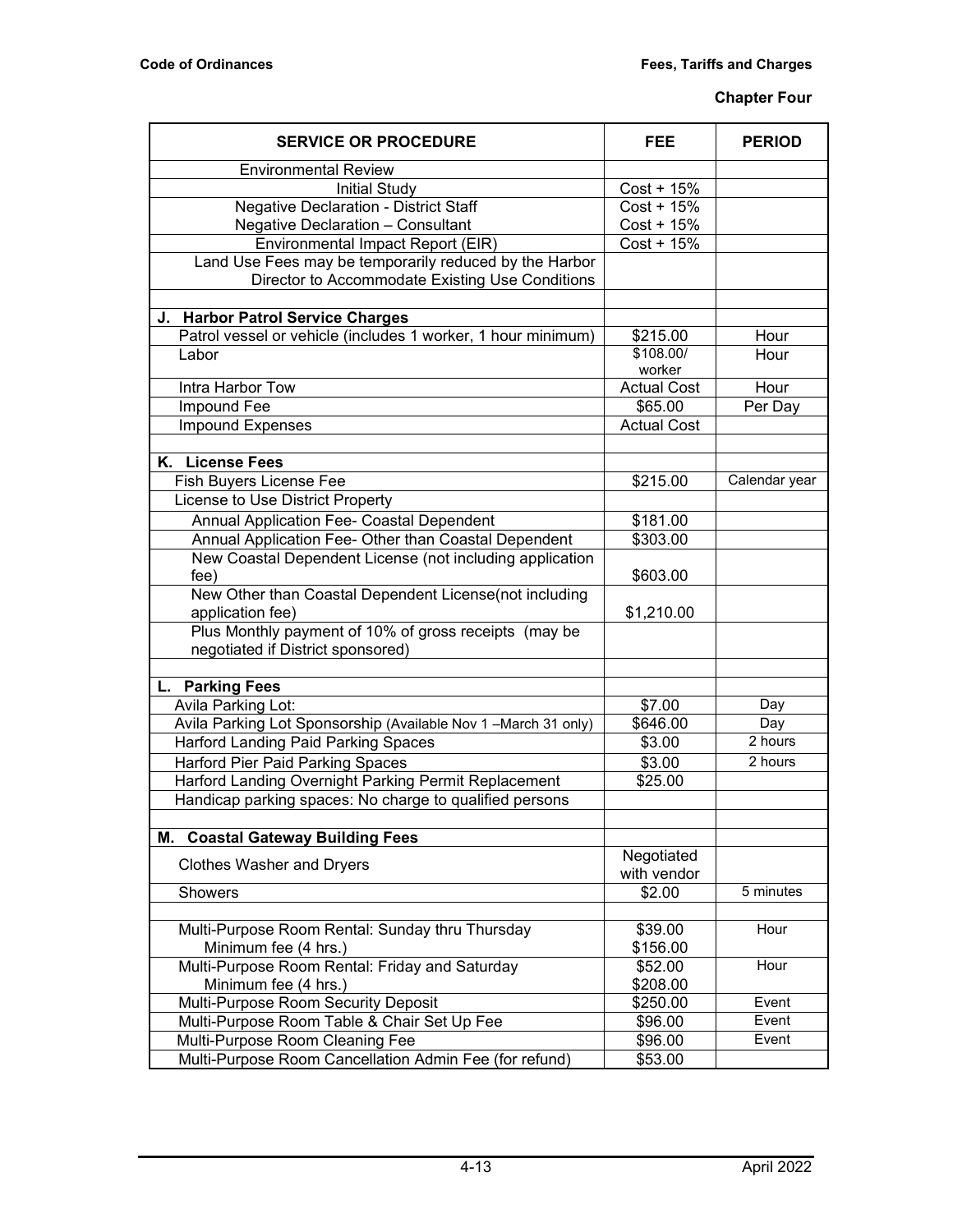| <b>SERVICE OR PROCEDURE</b>                                                                                                           | FEE                                | <b>PERIOD</b>             |  |
|---------------------------------------------------------------------------------------------------------------------------------------|------------------------------------|---------------------------|--|
| <b>N. Accounting Fees</b>                                                                                                             |                                    |                           |  |
| Returned Check fee shall be the maximum fee allowable under<br>section 1719 of the California Civil Code.                             |                                    |                           |  |
| To reactivate an account that is on the no services list because<br>of bad debt.                                                      | \$65.00<br>and payment<br>of debt. |                           |  |
| Lien Process per vessel shall be the maximum fee allowable<br>under section 500-509 of the California Harbors and Navigation<br>Code. |                                    |                           |  |
| Overdue Accounts Interest Charges (or maximum allowed<br>by law)                                                                      | 18%                                | Year                      |  |
|                                                                                                                                       |                                    |                           |  |
| O. Administrative Charges<br>Photocopies (not to exceed actual cost)                                                                  | \$0.36                             | Page                      |  |
| Fax                                                                                                                                   |                                    |                           |  |
| Sending to local number                                                                                                               | \$1.00                             | Page                      |  |
| California non-local number                                                                                                           | \$2.00                             | Page                      |  |
| <b>USA not California</b>                                                                                                             | \$3.00                             | Page                      |  |
| International                                                                                                                         | \$6.00<br>Page                     |                           |  |
| Receiving fax                                                                                                                         | \$0.36 per page                    |                           |  |
|                                                                                                                                       |                                    |                           |  |
| <b>BOC/Committee Agenda Packet Delivery Fee</b>                                                                                       |                                    |                           |  |
| Available on District Website                                                                                                         | No Charge                          |                           |  |
| <b>Email Notification of Website Availability</b>                                                                                     | No Charge                          |                           |  |
| Distributed by mail: Annual subscription<br>January 1st through December 31st                                                         |                                    | \$76.00 (paid in advance) |  |
|                                                                                                                                       |                                    |                           |  |
| P. Cost Recovery/                                                                                                                     | Actual District Cost Not to be     |                           |  |
| <b>Cost Recovery Administrative</b>                                                                                                   | Less Than \$90.00                  |                           |  |
|                                                                                                                                       |                                    |                           |  |
|                                                                                                                                       |                                    |                           |  |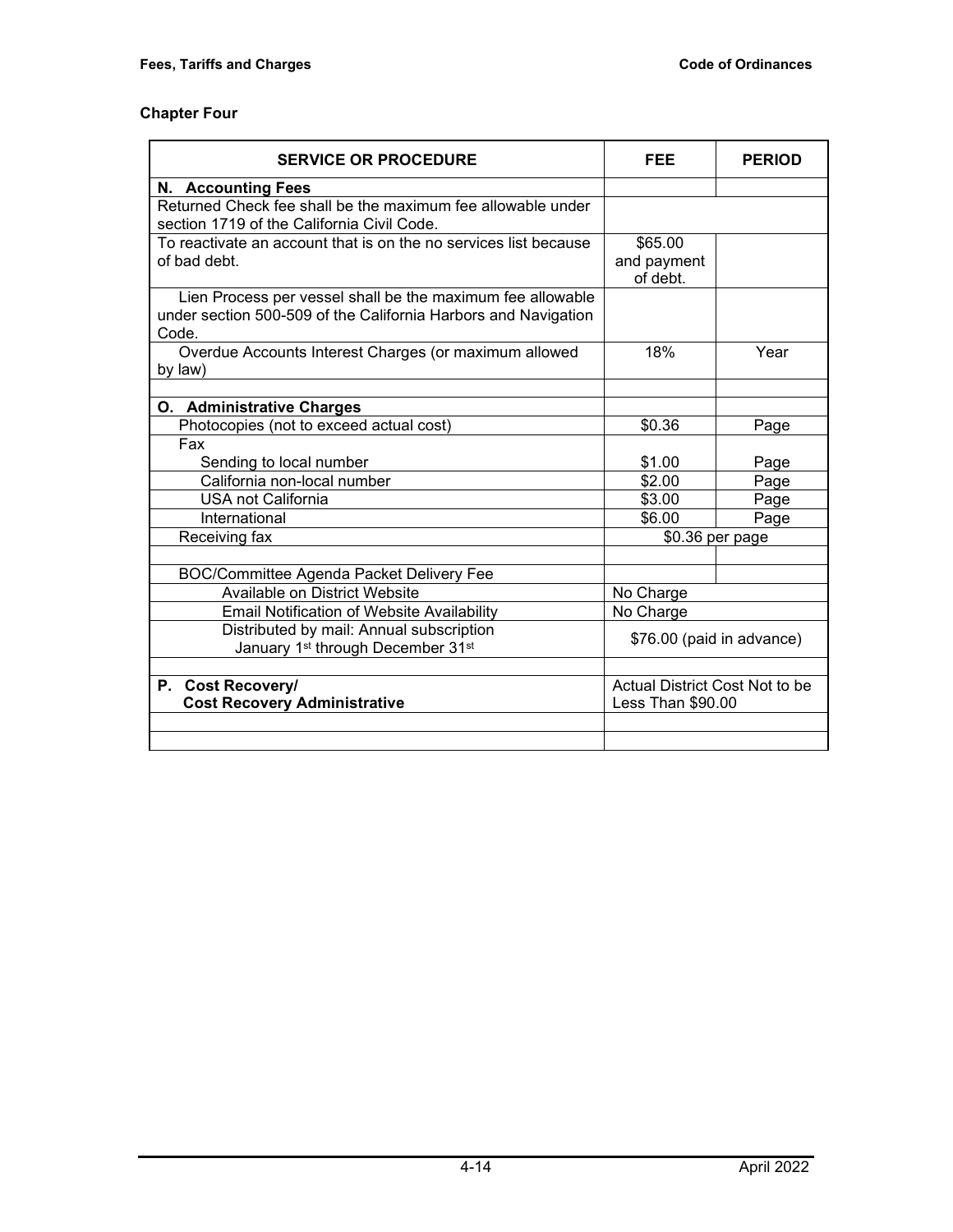## **4.525 – Commercial Fishermen's Fee Schedule**

| <b>SERVICE OR PROCEDURE</b>                                                                                                             | FEE                  | <b>PERIOD</b> |
|-----------------------------------------------------------------------------------------------------------------------------------------|----------------------|---------------|
| A. Floating Work Dock Fees                                                                                                              |                      |               |
| Duration of Stay                                                                                                                        |                      |               |
| Between 5:00 a.m. and 9:00 p.m.                                                                                                         | no charge            |               |
| 1st, 2nd, 3rd consecutive nights                                                                                                        | \$19.00              | Night         |
| 4th, 5th, 6th consecutive nights                                                                                                        | \$25.00              | Night         |
| after 6th consecutive night                                                                                                             | \$30.00              | Night         |
|                                                                                                                                         |                      |               |
| B. Moorage <sup>(1)</sup>                                                                                                               |                      |               |
| <b>Vessel Length</b>                                                                                                                    |                      |               |
| $0$ to 35 feet                                                                                                                          | \$34.00              | Month         |
| 36 to 55 feet                                                                                                                           | \$42.00              | Month         |
| 56 to 75 feet                                                                                                                           | \$48.00              | Month         |
| Work Boat (LCM), including crew                                                                                                         | \$237.00             | Hour          |
| Mooring inspection and repairs                                                                                                          | Based on actual cost |               |
|                                                                                                                                         |                      |               |
| C. Storage*                                                                                                                             |                      |               |
| Boat storage options                                                                                                                    |                      |               |
| <b>Harbor Terrace</b>                                                                                                                   | \$49.00              | Month*        |
| Mooring storage                                                                                                                         | \$25.00              | Month*        |
|                                                                                                                                         |                      |               |
| Skiff storage options                                                                                                                   |                      |               |
| <b>Skiff Mooring Spaces</b>                                                                                                             | \$11.00              | Month*        |
| <b>Skiff Rack Space</b>                                                                                                                 | \$15.00              | Month*        |
|                                                                                                                                         |                      |               |
| Gear Storage ** (20' x 40')                                                                                                             | \$46.00              | Month*        |
|                                                                                                                                         |                      |               |
| *A one month discount will be applied to storage accounts if paid in a lump sum a year in<br>advance. (fiscal year is July 1 - June 30) |                      |               |
| ** Note: Vessels stored in gear storage will incur boat storage fees in addition to the gear storage                                    |                      |               |
| fee.                                                                                                                                    |                      |               |
|                                                                                                                                         |                      |               |

# **4.550 - Sales rates at Port San Luis**

|      | <b>SERVICE OR PROCEDURE</b> | FEE          |
|------|-----------------------------|--------------|
|      | A. Mooring Materials        | cost + 75%   |
| ' В. | Merchandise                 | $cost + 75%$ |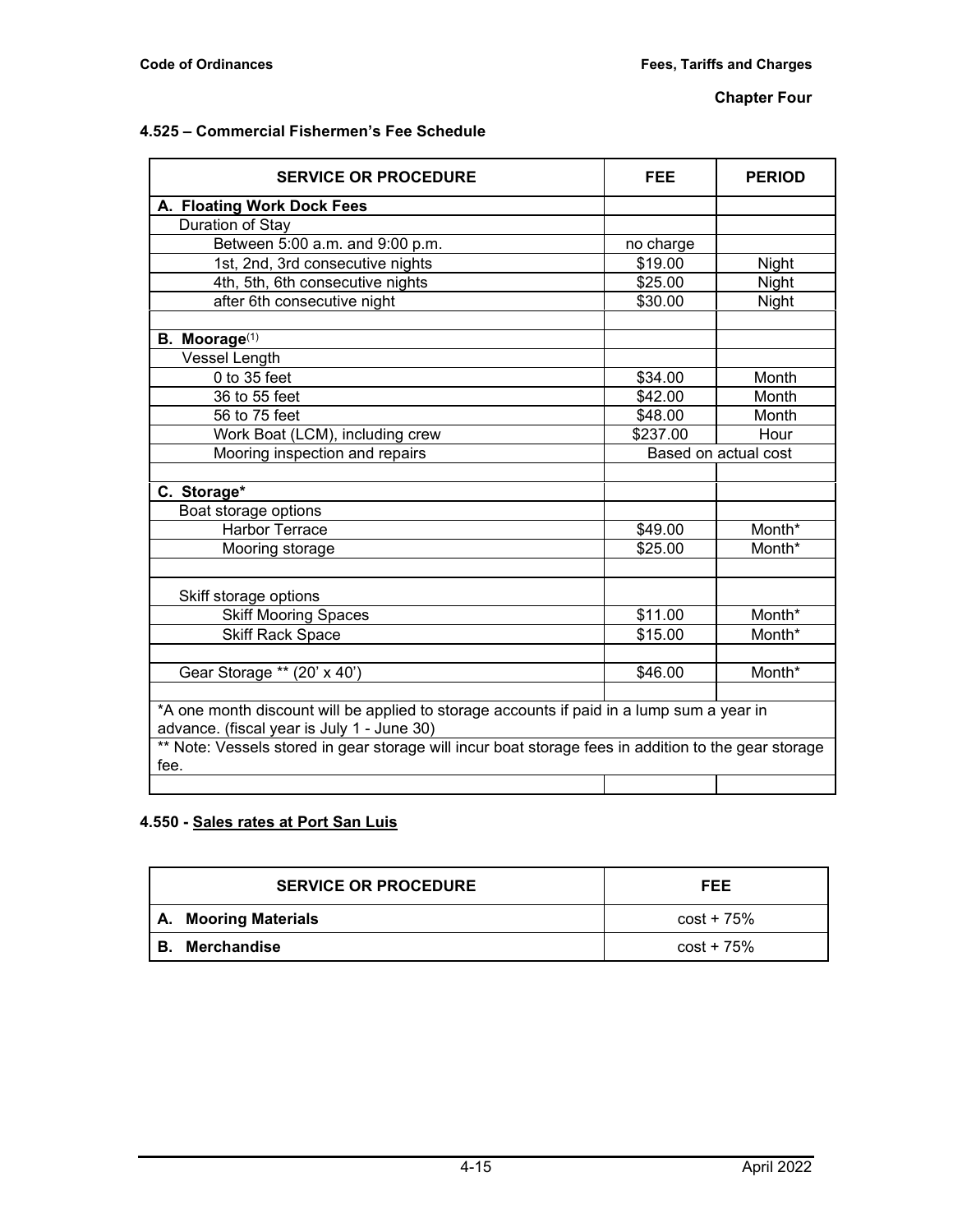# **4.575 – Special Event Permit Fee Schedule**

| <b>SPECIAL EVENT TYPE</b>                                        | # OF<br><b>PEOPLE</b> | <b>FEE</b> |
|------------------------------------------------------------------|-----------------------|------------|
| A. Coastal Dependent Public Charitable Event                     |                       |            |
| Additional support costs charged as needed.                      | $1 - 150$             | \$79.00    |
| Allows for advertisement of event                                | 151-200**             | \$183.00   |
| Staging as agreed by Harbor Director                             |                       |            |
| B. Public Non-Charitable and Non-Coastal Dependent               |                       |            |
| <b>Events</b>                                                    |                       |            |
| Additional support costs charged as needed.                      | Less than 50          | \$611.00   |
| Allows for advertisement of event                                | 50-100                | \$794.00   |
| Staging as agreed by Harbor Director                             | 101-200**             | \$917.00   |
| C. Catered or Commercially Supported Private Event               | Less than 50          | \$611.00   |
| Allows set-up of tables, chairs, bbq grills and beach            | 50-100                | \$794.00   |
| cabanas and canopies not to exceed 13' by 13'                    | 101-200**             | \$917.00   |
| Limited to 8 hours*                                              |                       |            |
| May not take up more than 50% of space between water             |                       |            |
| mark and revetment                                               |                       |            |
| D. Wedding Ceremonies                                            |                       |            |
| Allows set-up of 1 chair per person, a runner and an             | Less than 50          | \$489.00   |
| archway                                                          | 50-100                | \$672.00   |
| Limited to 4 hours*                                              | 101-200**             | \$794.00   |
| E. Non-Profit Multi-Session Class/Activity                       |                       |            |
| No commercially owned equipment allowed                          | Less than 50          | \$79.00    |
| F. For-Profit Multi-Session Class/Activity                       |                       |            |
| No commercially owned equipment allowed                          | Less than 50          | \$183.00   |
| <b>G. Private Gathering</b>                                      |                       |            |
| Allows for gatherings that individuals bring their own beach     | Less than 25          | No fee     |
| equipment.                                                       | 25-150                | \$79.00    |
|                                                                  | 151-200**             | \$183.00   |
| H. Public Non-Charitable Coastal Dependent Events                |                       |            |
| Allows for coastal dependent social club events (e.g. Hobie      | $1 - 150$             | \$147.00   |
| Cat Races) Per Day Fee (0 to 8 hours = 1 Day)                    | 151-200**             | \$354.00   |
| *Every hour above limit is charged an additional \$100 per hour. |                       |            |
| **Over 200 people are charged \$100 per every 100 people.        |                       |            |